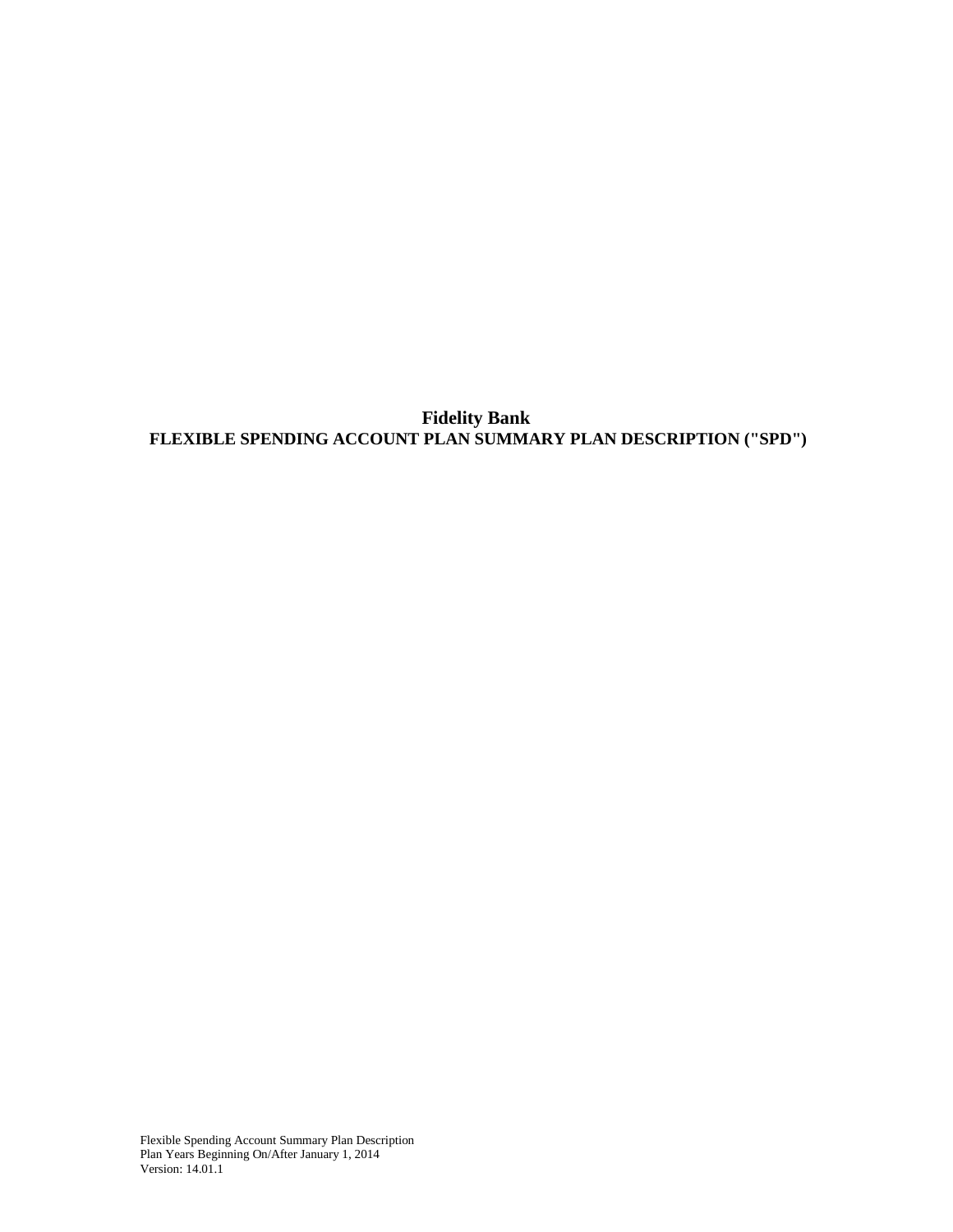# **Fidelity Bank**

# **FLEXIBLE SPENDING ACCOUNT PLAN SUMMARY PLAN DESCRIPTION (SPD)**

# **INTRODUCTION TO THE FLEXIBLE SPENDING ACCOUNT PLAN SUMMARY PLAN DESCRIPTION ……………………………………………... 1**

|         |                                                                                        | $\overline{2}$ |
|---------|----------------------------------------------------------------------------------------|----------------|
|         |                                                                                        | $\overline{2}$ |
| $Q-1$ . | $\overline{c}$                                                                         |                |
| $Q-2$ . | $\overline{c}$                                                                         |                |
| $Q-3$ . |                                                                                        | $\overline{c}$ |
| $Q-4$ . |                                                                                        | 3              |
| $Q-5$ . |                                                                                        | 3              |
| $Q-6$   | How are the contributions to the spending account made under the Plan?                 | $\overline{4}$ |
| $Q-7$ . |                                                                                        | $\overline{4}$ |
| $Q-8$ . |                                                                                        | 8              |
| $Q-9$ . | What effect will Plan participation have on Social Security and other benefits?        | 8              |
|         |                                                                                        |                |
|         |                                                                                        | 8              |
| $Q-10.$ |                                                                                        | 8              |
| $Q-11.$ | What is the difference between a general purpose Health FSA and a limited<br>8         |                |
| $Q-12.$ | What is the maximum annual reimbursement amount that I may elect under the<br>9        |                |
| $Q-13.$ | How are amounts allocated to the Health FSA withheld from my pay?                      | 9              |
| $Q-14.$ | What amounts will be available for reimbursement of Eligible Medical Expenses<br>9     |                |
| $Q-15.$ |                                                                                        | 9              |
| Q-16.   | 10                                                                                     |                |
| $Q-17.$ | When must the expenses be incurred in order to receive reimbursement?<br>11            |                |
| $Q-18.$ | What if the Eligible Medical Expenses I incur during the Plan Year are less than<br>12 |                |
| $Q-19.$ | What happens if a claim for benefits under the Health FSA is denied?                   | 12             |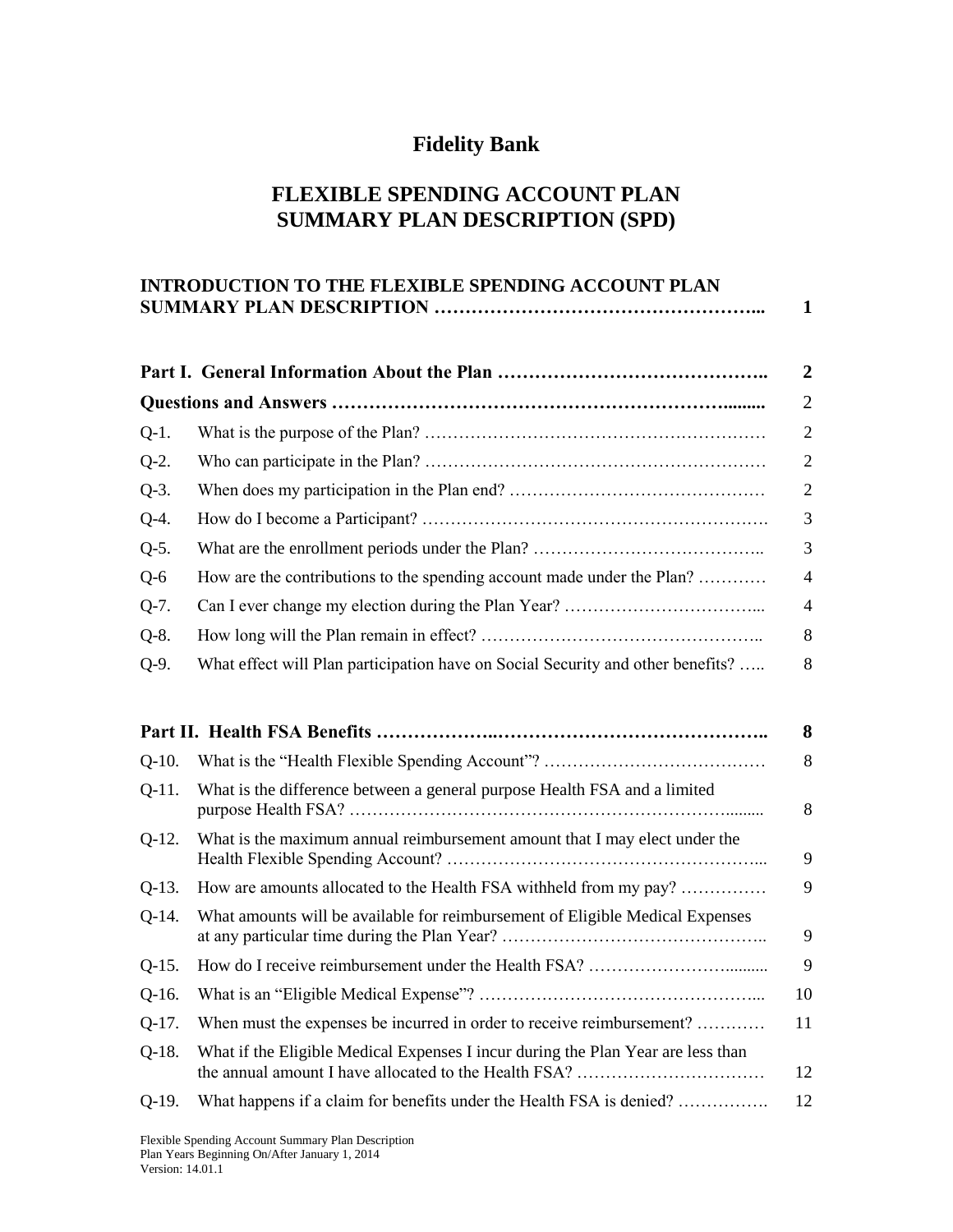| $Q-20.$   | 12<br>What happens to unclaimed Health FSA reimbursements?                                                                                                  |  |  |
|-----------|-------------------------------------------------------------------------------------------------------------------------------------------------------------|--|--|
| $Q-21.$   | 12                                                                                                                                                          |  |  |
| $Q-22.$   | 14                                                                                                                                                          |  |  |
| $Q-23.$   | How does this Health FSA interact with a Health Reimbursement Arrangement                                                                                   |  |  |
| $Q-24.$   |                                                                                                                                                             |  |  |
|           | 15                                                                                                                                                          |  |  |
|           | 15                                                                                                                                                          |  |  |
|           | 16                                                                                                                                                          |  |  |
|           |                                                                                                                                                             |  |  |
|           | 16                                                                                                                                                          |  |  |
|           |                                                                                                                                                             |  |  |
|           | 17                                                                                                                                                          |  |  |
| $Q-25.$   | 17                                                                                                                                                          |  |  |
| $Q-26.$   | What is the maximum reimbursement amount that I may elect under the<br>17                                                                                   |  |  |
| $Q-27.$   | How are amounts allocated to the Dependent Care FSA withheld from my pay?                                                                                   |  |  |
| $Q-28.$   | What amounts will be available to reimbursement of Eligible Day Care Expenses<br>17                                                                         |  |  |
| Q-29.     | How do I receive reimbursement under the Dependent Care FSA?<br>17                                                                                          |  |  |
| $Q-30.$   | 18                                                                                                                                                          |  |  |
| $Q-31.$   | When must the expenses be incurred in order to receive reimbursement?<br>19                                                                                 |  |  |
| $Q-32.$   | What if the Eligible Day Care Expenses I incur during the Plan Year are less than<br>20                                                                     |  |  |
| $Q-33.$   | What happens if a claim for benefits under the Dependent Care FSA is denied?                                                                                |  |  |
| $Q - 34.$ | What happens to unclaimed Dependent Care FSA reimbursements?<br>20                                                                                          |  |  |
| $Q-35.$   | Will I be taxed on the Dependent Care FSA reimbursements I receive?<br>20                                                                                   |  |  |
| Q-36.     | If I participate in the Dependent Care FSA, will I still be able to claim the<br>household and dependent care credit on my federal income tax return?<br>20 |  |  |

# **THE PLAN INFORMATION APPENDIX TO THE FLEXIBLE SPENDING ACCOUNT SUMMARY PLAN DESCRIPTION (SPD) ……...............................**

| ELIGIBILITY, EFFECTIVE DATE OF COVERAGE and ELECTIONS |  |
|-------------------------------------------------------|--|

**21**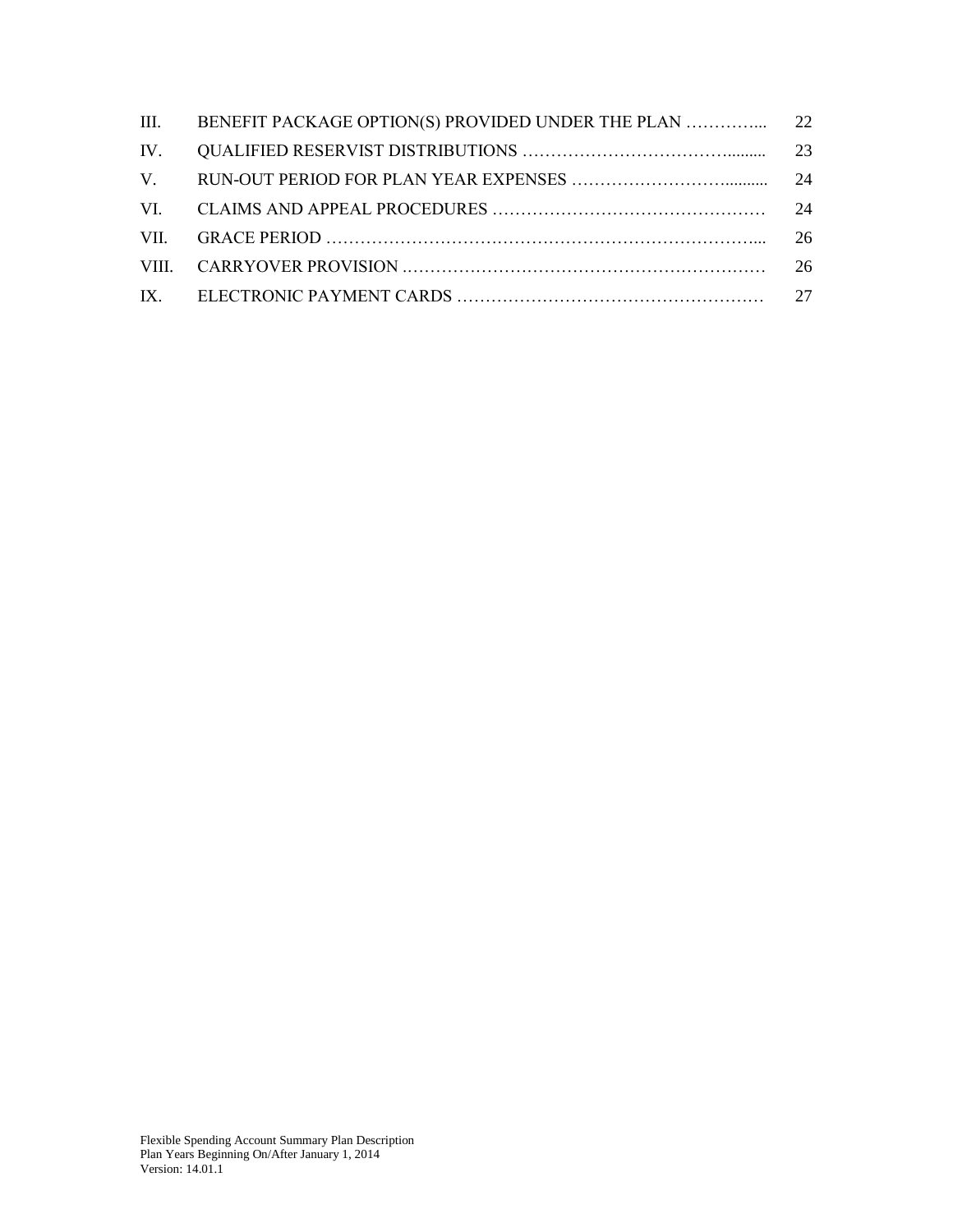#### **Introduction to the Flexible Spending Account Plan Summary Plan Description**

Fidelity Bank (the "Employer") is pleased to sponsor an employee benefit program known as The Flexible Spending Account Plan (the "Plan"). There are two types of flexible spending accounts provided under the Plan: a Health Flexible Spending Account ("Health FSA") and a Dependent Care Flexible Spending Account ("Dependent Care FSA"). Your Employer may offer a general purpose Health FSA and/or a limited purpose Health FSA. The types of Health FSAs available are described in the attached Plan Information Appendix.

The Plan is called a "flexible" spending account plan because you determine the amount of unreimbursed eligible medical and/or dependent day care expenses that you (and where applicable, your eligible family members) will likely incur during the Plan Year and you elect to have the Employer withhold equal amounts from your pay (subject to Plan limitations) *on a pretax basis* for reimbursement of such expenses*.* Any amounts that you elect to have withheld for reimbursement of eligible medical expenses will be credited to the Health FSA and any amounts that you elect to have withheld for reimbursement of dependent day care expenses will be credited to the Dependent Care FSA. You must elect wisely because any amounts allocated to a flexible spending account that are not used for expenses incurred during the Plan Year will generally be forfeited. Limited exceptions to the forfeiture rules may be available if your Employer offers a Grace Period (for either type of FSA) or a Carryover Provision (for the Health FSA only). If available, these features are described in the attached Plan Information Appendix.

The Plan is beneficial to you because amounts that you elect to have withheld from your pay for reimbursement of eligible medical and/or dependent day care expenses are withheld *before* any federal income and employment taxes (e.g., FICA and FUTA) are applied, and in most cases, before any applicable state taxes are applied. If you have unreimbursed medical and/or dependent day care expenses, participation in this Plan will actually increase your take home pay over what your net take home would be if you paid for such expenses with after-tax dollars.

The SPD is divided into four parts: Part I-General Information about the Plan; Part II-Health FSA Benefits; Part III-Dependent Care FSA Benefits; and Part IV-the Plan Information Appendix. The first three parts of the SPD are in Question and Answer format. We encourage you to read the entire SPD, but if you have questions about your rights and obligations under the Plan, please refer to the Table of Contents above for the Question that most resembles your question. Information relating to the Plan that is specific to your Employer is described in the Plan Information Appendix attached to this SPD. You will be referred to the Plan Information Appendix throughout the SPD. In addition, terms that are capitalized throughout are terms that are specifically defined in the SPD or the Plan document.

This SPD and the Plan Information Appendix attached hereto (collectively, the "SPD") describe the basic features of the Plan, how it operates, and how you can get the maximum advantage from it. The Plan is also established pursuant to a Plan document into which this SPD has been incorporated. If there is a conflict between the official Plan document and the SPD, the SPD will govern. The effective date of this SPD is set forth in the attached Plan Information Appendix.

If you have any questions regarding the terms of the Plan, the Health FSA and/or the Dependent Care FSA, contact the Plan Administrator identified in the Plan Information Appendix. The Plan Administrator's name, address and telephone number appear in the Plan Information Appendix attached to this SPD. Other important information has been provided in the Plan Information Appendix attached to this SPD.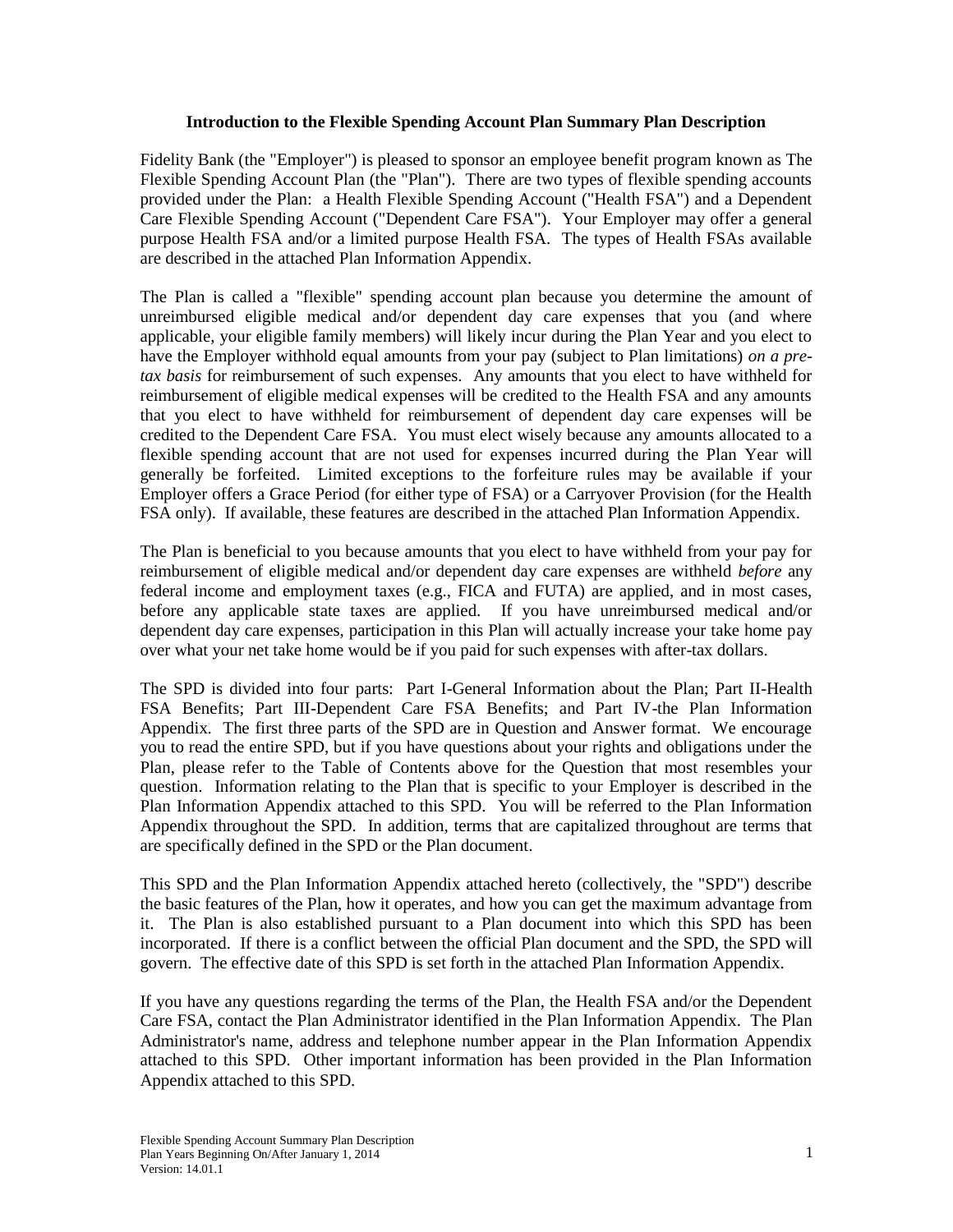#### **Questions and Answers**

# **Part I: General Information about the Plan**

### **Q-1. What is the purpose of the Plan?**

The purpose of the Plan is to allow Eligible Employees to use pre-tax dollars ("Pre-tax Contributions") to pay for certain otherwise unreimbursed medical and/or dependent day care expenses.

# **Q-2. Who can participate in the Plan?**

Each Eligible Employee of the Employer who satisfies the Plan's eligibility requirements will be eligible to begin participating in this Plan on the applicable Entry Date. The eligibility requirements and the Entry Date are identified in the Plan Information Appendix. Note that different eligibility rules may apply for a general purpose Health FSA and a limited purpose Health FSA. Those employees who actually participate in the Plan are called "Participants."

For the Health FSA only. If you are a participant in the Health FSA option, your Eligible Dependents are also covered. Your Eligible Dependents, for purposes of the Health FSA option, are your Spouse (determined in accordance with the federal Defense of Marriage Act) and any other person who qualifies as your dependent under Code Section 105(b). An individual is a "dependent" for purposes of Code Section 105(b) if the individual satisfies any of the following criteria: (i) the individual is a dependent for income tax purposes under Code Section 152 (i.e., qualifies you for a personal exemption); (ii) the individual would qualify as your dependent under Code Section 152 but for the fact that (A) the individual has income in excess of the exemption amount (applicable to "Qualifying Relatives" as defined in Code Section 152), (B) the individual is a dependent of another taxpayer, (C) the individual is married and files a joint return with his or her spouse, or (D) the individual is a "child" as defined in Code Section 152(f)(1) who will not turn age 27 during the year. An individual qualifies as a child as defined by Code Section 152(f)(1) if he/she is any of the following: (i) natural child, (ii) adopted child or child "placed with you for adoption," (iii) step child, or (iv) child placed with you by an authorized placement agency or by judgment, decree or other order of a court of competent jurisdiction. In addition, a child to whom Code Section 152(e) applies (i.e., a child of divorced or separated parents) is considered a dependent of both parents for the purpose of the Health FSA without regard to who claims the child as a dependent on his or her tax return.

# **Q-3. When does my participation in the Plan end?**

You continue to participate in the Plan until the earlier of the date that (i) you elect not to participate in this Plan; (ii) you no longer satisfy the eligibility requirements (e.g., you terminate employment); or (iii) the Plan is terminated or amended to exclude you or the class of employees of which you are a member.

If you cease to satisfy the eligibility requirements during the Plan Year but become eligible for the Plan again during the same Plan Year and more than 30 days after ceasing to satisfy the eligibility requirements, you may make new elections under the Plan. If you cease to satisfy the eligibility requirements during the Plan Year but become eligible for the Plan again during the Plan Year and within 30 days or less after ceasing to satisfy the eligibility requirements, your prior elections will be reinstated and will remain in effect for the remainder of the Plan Year.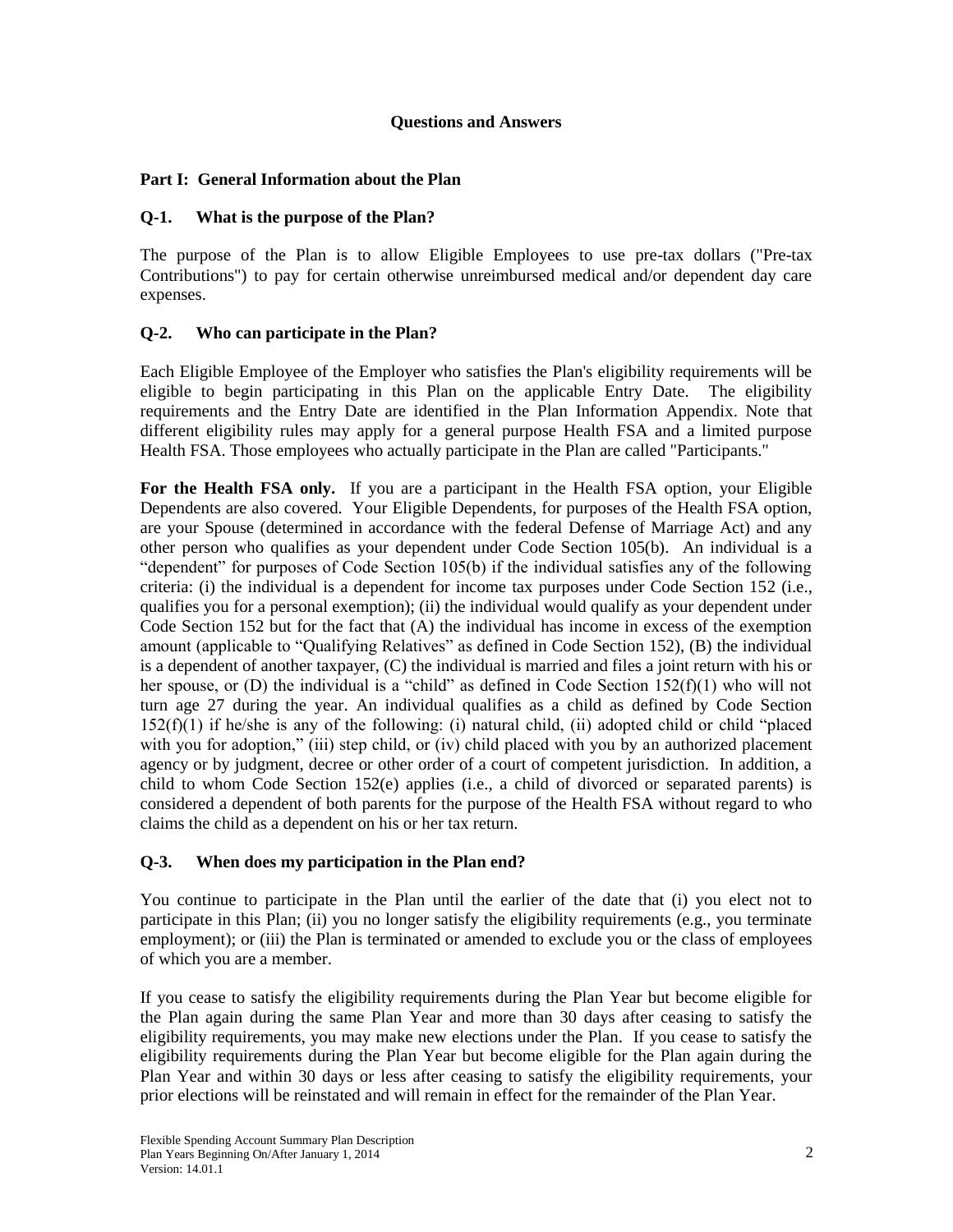### **Q-4. How do I become a Participant?**

You become a Participant in the Plan by (i) completing the designated election form on which you indicate the amount of your pay you wish to have withheld and then allocated to the Health FSA and/or the Dependent Care FSA and (ii) timely submitting the election form to the entity/person designated on the election form during one of the enrollment periods described below. You will be provided with an election form (or you will be provided with access to an election form) on or before the beginning of the applicable enrollment period.

#### **IMPORTANT: If you want tax-free reimbursement of unreimbursed medical expenses, you must affirmatively elect to participate in the Health FSA. If you want tax-free reimbursement of dependent day care expenses, you must affirmatively elect to participate in the Dependent Care FSA. You can choose either one or both.**

You cannot become a Participant in this Plan prior to the date you complete and submit your election form.

You may be required to complete an election form via telephone or voice response technology, electronic communication, or any other method prescribed by the Plan Administrator. In order to utilize a telephone system or other electronic means, you may be required to sign an authorization form authorizing issuance of a personal identification number ("PIN") and allowing such PIN to serve as your electronic signature when utilizing the telephone system or electronic means. The Plan Administrator and all parties involved with Plan administration will be entitled to rely on your directions through use of the PIN as if such directions were issued in writing and signed by you.

# **Q-5. What are the enrollment periods under the Plan?**

When you are first hired, you must enroll during the "Initial Enrollment Period" if you want to participate. The enrollment material provided by the Employer (or the Third Party Administrator identified in the Plan Information Appendix) will identify the beginning and end dates of the Initial Enrollment Period. If you make an election during the Initial Enrollment Period, your participation in the spending account(s) that you elect will begin on the later of your Entry Date or the date that your election is received and processed by the entity processing your election form. The election that you make during the Initial Enrollment Period is effective for the remainder of the Plan Year and generally cannot be revoked during the Plan Year unless you experience a specified event that will allow a mid-year election change (see below for more details on mid-year election changes).

If you do not make an affirmative election to participate in either of the spending accounts during the Initial Enrollment Period, you will be deemed to have elected not to participate in this Plan for the remainder of the Plan Year unless you experience an event that allows you to change that election during the Plan Year.

The Plan also has an "Annual Enrollment Period" during which you may enroll (if you did not enroll during the Initial Election Period), continue your previous election or change your previous elections for the next Plan Year. You will be notified each year of the beginning and end dates of the Annual Enrollment Period. You must make an affirmative election to participate, change your election, or continue your current election for the next Plan Year. The election that you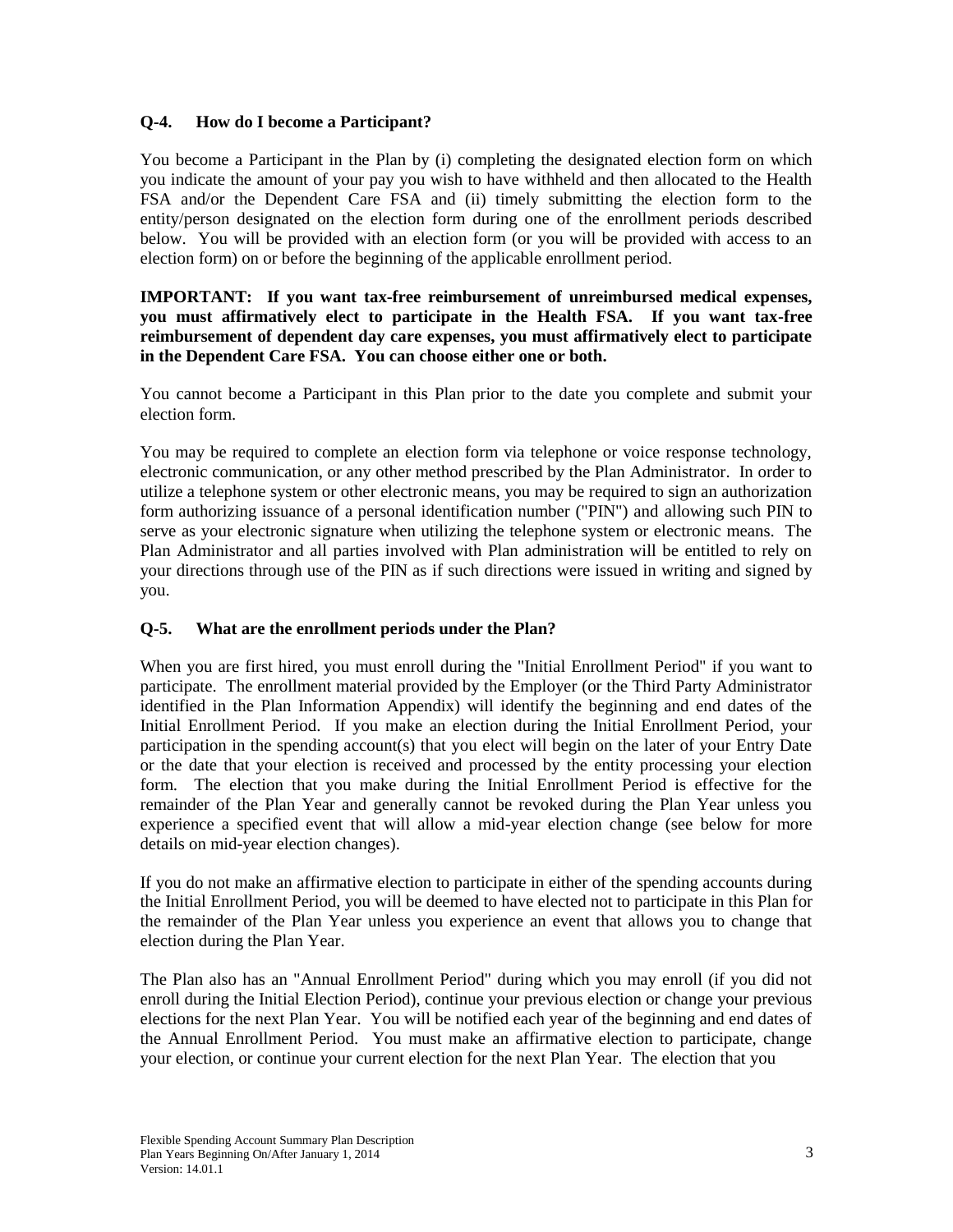make during the Annual Enrollment Period is effective the first day of the following Plan Year and is irrevocable for the entire Plan Year unless you have experienced an event that allows a mid-year election change.

If you are a current Participant in the Plan and you fail to complete and submit an election form during the Annual Enrollment Period, you will be deemed to have elected not to participate during the next Plan Year.

The Plan Year is generally a 12-month period (except during the initial or last Plan Year of the Plan). The beginning and ending dates of the Plan Year are described in the Plan Information Appendix.

# **Q-6. How are the contributions to the spending accounts made under the Plan?**

When you become a Participant in the Plan, your share of the contributions for the elected spending accounts will be paid with Pre-tax Contributions that you elected on the election form. Pre-tax Contributions are amounts withheld from your gross income before any applicable federal taxes (and in most cases, state taxes) have been deducted. In addition, all or a portion of the cost of the spending accounts may, in the Employer's discretion, be paid with contributions made by the Employer on behalf of each Participant (these are called "Nonelective Contributions"). The amount of Nonelective Contribution that is applied towards one or both of the cost of the spending accounts for each Participant is subject to the sole discretion of the Employer and it may be adjusted upward or downward in the Employer's sole discretion. The Nonelective Contribution amount, if any, will be calculated for each Plan Year in a uniform and nondiscriminatory manner and may be based upon your dependent status, commencement or termination date of your employment during the Plan Year, and such other factors that the employer deems relevant. In no event will any Nonelective Contribution be disbursed to you in the form of additional, taxable compensation except as otherwise provided in the enrollment material. To the extent set forth in the enrollment material, the Employer may provide you with Nonelective Contributions and then allow you to allocate the Nonelective Contributions towards one or both of the spending accounts (subject to restrictions described in the enrollment material).

# **Q-7. Can I ever change my election during the Plan Year?**

Generally, you cannot change your election to participate in the Plan or vary the Pre-tax Contribution that you have elected to allocate to the Health FSA and/or the Dependent Care FSA. That being said, your election to participate in the Plan will automatically terminate if you cease to satisfy the applicable eligibility requirements. Otherwise, you may change your Pre-tax Contribution elections only during the Annual Enrollment Period, and then, only for the coming Plan Year.

There is an important exception to this general rule that you cannot revoke your elections during the Plan Year: You may change or revoke your elections during the Plan Year if you submit a written request (or where applicable, an electronic request) for an election change with the Plan Administrator (or the Third Party Administrator identified in the Plan Information Appendix) within 30 days of experiencing one of the following events. Note that not all of the events apply to Health FSA elections.

1. **Change in Status**. If one or more of the following "Changes in Status" occur, you may revoke your old election and make a new election, provided that both the revocation and new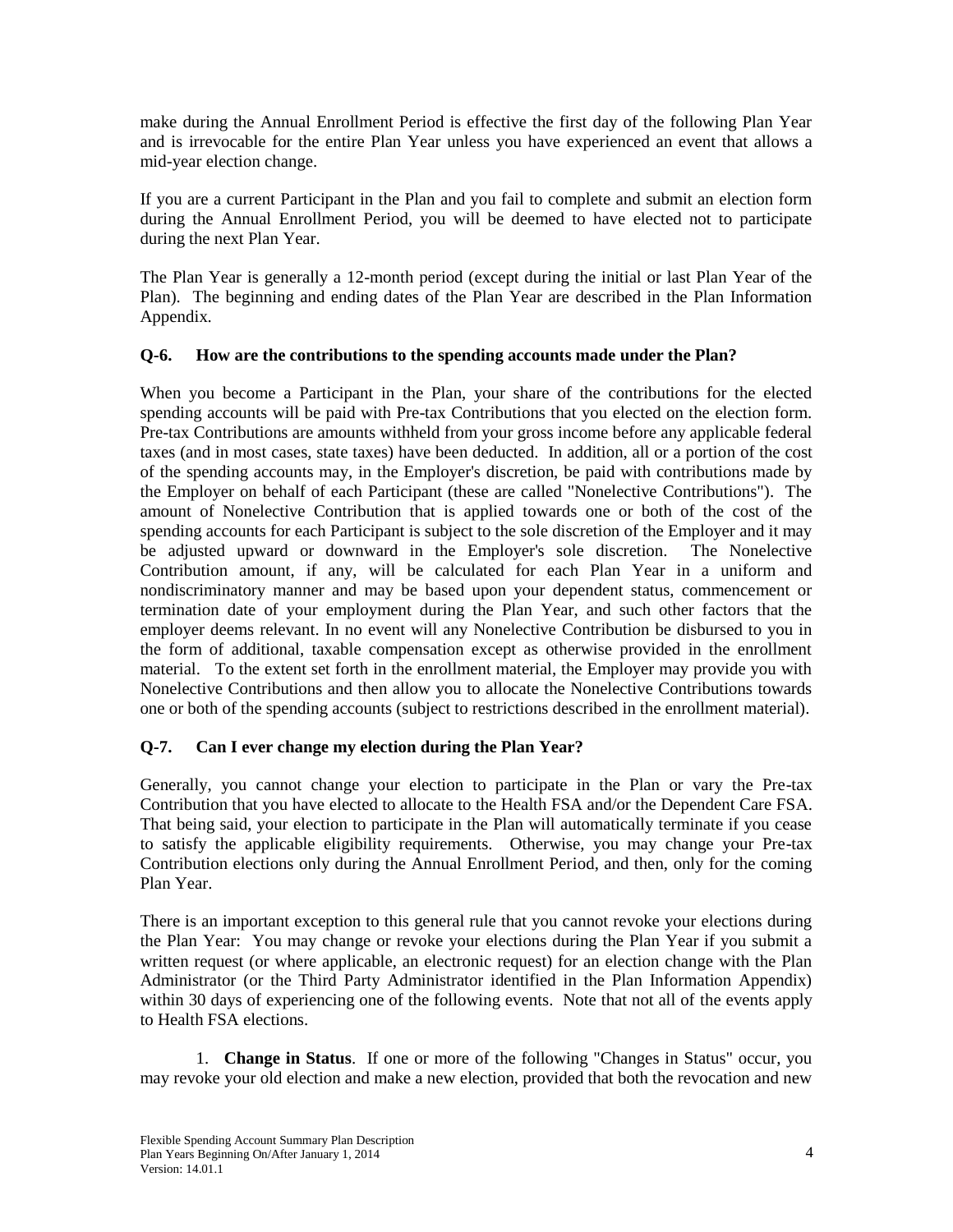election are on account of and correspond with the Change in Status (as described below). Those occurrences that qualify as a Change in Status include the events described below, as well as any other events that the Plan Administrator determines are permitted under subsequent IRS regulations:

- A change in your legal marital status (such as marriage, legal separation, annulment, divorce or death of your spouse);
- A change in the number of your dependents (such as the birth of a child, adoption or placement for adoption of a dependent, or death of a dependent);
- Any of the following events that change the employment status of you, your spouse, or your dependent that affect benefit eligibility under a cafeteria plan (including this Plan and the plan of another employer) or other employee benefit plan of an employer of you, your spouse, or your dependents. Such events include any of the following changes in employment status: termination or commencement of employment, a strike or lockout, a commencement of or return from an unpaid leave of absence, a change in worksite, switching from salaried to hourly-paid, union to non-union, or part-time to full-time; incurring a reduction or increase in hours of employment; or any other similar change which makes the individual become (or cease to be) eligible for a particular employee benefit;
- An event that causes your dependent to satisfy or cease to satisfy an eligibility requirement for a particular benefit (such as attaining a specified age, or ceasing to be a student; and
- A change in your, your spouse's or your dependent's place of residence.

The election change must be on account of and correspond with the Change in Status event as determined by the Plan Administrator. With the exception of an election change to the Health FSA resulting from birth, placement for adoption or adoption, all election changes are prospective. As a general rule, a desired election change will be found to be consistent with a Change in Status event if the event affects eligibility for coverage under the Plan. A Change in Status affects eligibility for coverage if it results in an increase or decrease in the number of dependents who may benefit under the Plan. In addition, you must also satisfy the following specific requirements in order to alter your election based on that Change in Status:

- *Gain of Coverage Eligibility under Another Employer's Plan*. For a Change in Status in which you, your spouse, or your dependent gain eligibility for coverage under another employer's cafeteria plan (or benefit plan) as a result of a change in your marital status or a change in your, your spouse's, or your dependent's employment status, your election to cease or decrease coverage for that individual under the Plan would correspond with that Change in Status *only* if coverage for that individual becomes effective or is increased under the other employer's plan. You may be required to provide proof that coverage will become effective.
- *Dependent Care Reimbursement Plan Benefits.* With respect to the Dependent Care Reimbursement Plan benefit, you may change or terminate your election only if (1) such change or termination is made on account of and corresponds with a Change in Status that affects eligibility for coverage under the Plan; *or* (2) your election change is on account of and corresponds with a Change in Status that affects the eligibility of dependent care assistance expenses for the available tax exclusion.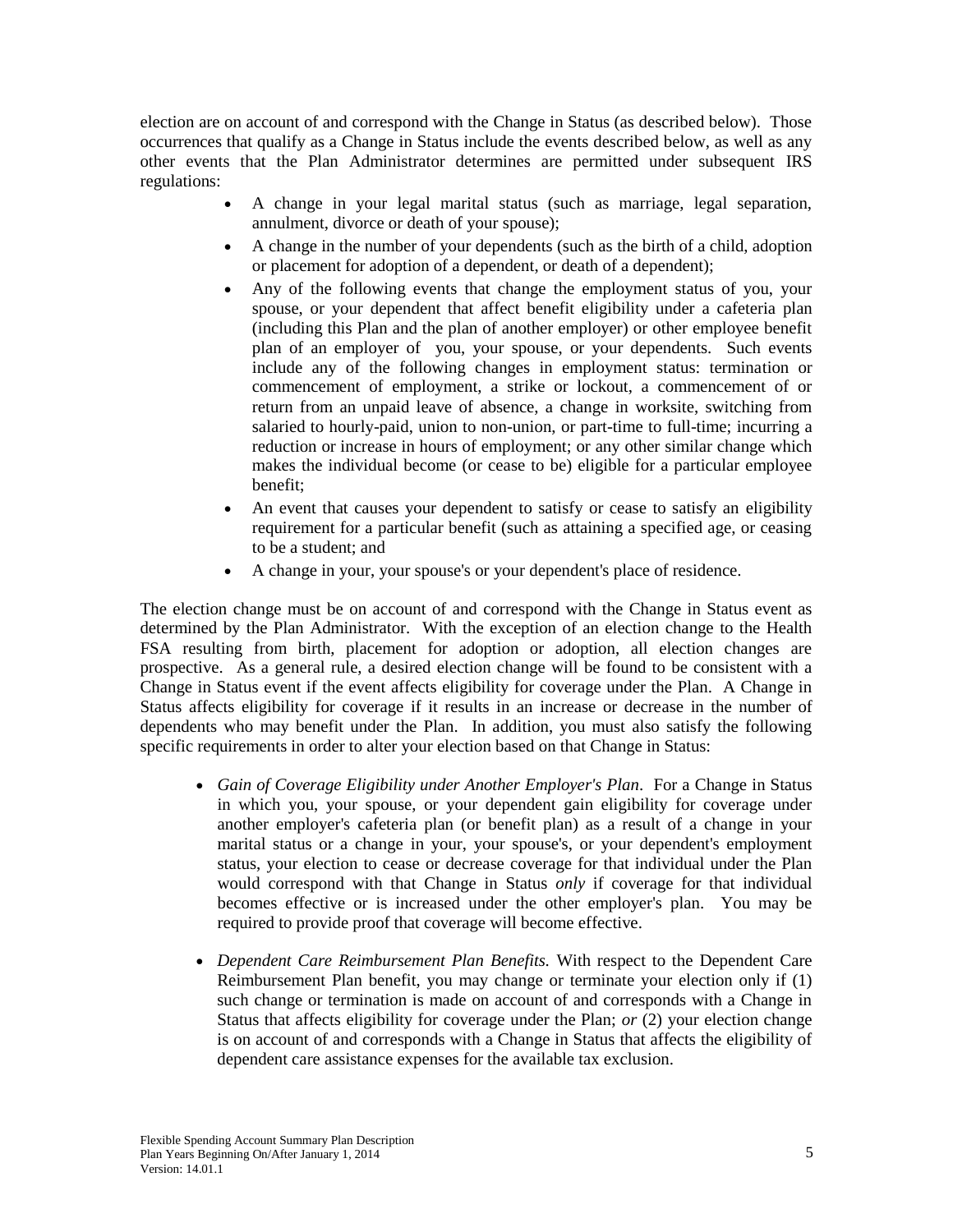Example: employee Mike is married to Sharon, and they have a 12 year-old daughter. The employer's plan offers a dependent care expense reimbursement program as part of its cafeteria plan. Mike elects to reduce his salary by \$2,000 during a plan year to fund dependent care coverage for his daughter. In the middle of the plan year when the daughter turns 13 years old, however, she is no longer eligible to participate in the dependent care program. This event constitutes a Change in Status. Mike's election to cancel coverage under the dependent care program would be consistent with this Change in Status.

2. **Special Enrollment Rights (NOTE: This applies only to Health FSA elections and only to the extent that the Health FSA is not an "excepted benefit" as defined by the Health Insurance Portability and Accountability Act of 1996).** If you, your spouse and/or a dependent are entitled to special enrollment rights under Health FSA as set forth in the Health Insurance Portability and Accountability Act of 1996 ("HIPAA"), you may change your election to correspond with the special enrollment right. Thus, for example, if you declined enrollment for yourself or your eligible dependents because of other medical coverage and eligibility for such coverage is subsequently lost due to certain reasons (e.g., due to legal separation, divorce, death, termination of employment, reduction in hours, or exhaustion of COBRA period), you may be able to elect Health FSA coverage for yourself and your eligible dependents who lost such coverage. Furthermore, if you have a new dependent as a result of marriage, birth, adoption, or placement for adoption, you may also be able to enroll yourself, your spouse, and your newly acquired dependents, provided that you request enrollment within the 30-day election change period. An election change that corresponds with a special enrollment must be prospective, unless the special enrollment is attributable to the birth, adoption, or placement for adoption of a child, which may be retroactive up to 30 days.

3. **Certain Judgments, Decrees and Orders**. If a judgment, decree or order from a divorce, separation, annulment or custody change requires your dependent child (including a foster child who is your tax dependent) to be covered under this Plan, you may change your election to provide coverage for the dependent child identified in the order. If the order requires that another individual (such as your former spouse) cover the dependent child, and such coverage is actually provided, you may change your election to revoke coverage for the dependent child.

4. **Entitlement to Medicare or Medicaid.** If you, your spouse, or a dependent becomes entitled to Medicare or Medicaid, you may cancel that person's Health FSA coverage. Similarly, if you, your spouse, or a dependent that has been entitled to Medicare or Medicaid loses eligibility for such, you may, subject to the terms of the underlying plan, elect to begin or increase that person's Health FSA coverage.

5. **Change in Cost (applies only to Dependent Care FSA elections)**. If you are notified that the cost of your Dependent Care FSA coverage under the Plan has *significantly* increased or decreased or will *significantly* increase or decrease during the Plan Year, you may make certain prospective election changes. If the cost significantly increases, you may choose either to make an increase in your contributions, revoke your election and choose another day care provider, or drop coverage altogether if you are unable to find another provider. If the cost significantly decreases, you may revoke your election and make a new election to correspond with the decrease in cost. For *insignificant* increases or decreases in the cost of Dependent Care FSA coverage, however, your Pre-tax Contributions will change automatically to reflect the minor change in cost. The Plan Administrator will have final authority to determine whether the requirements of this section are met.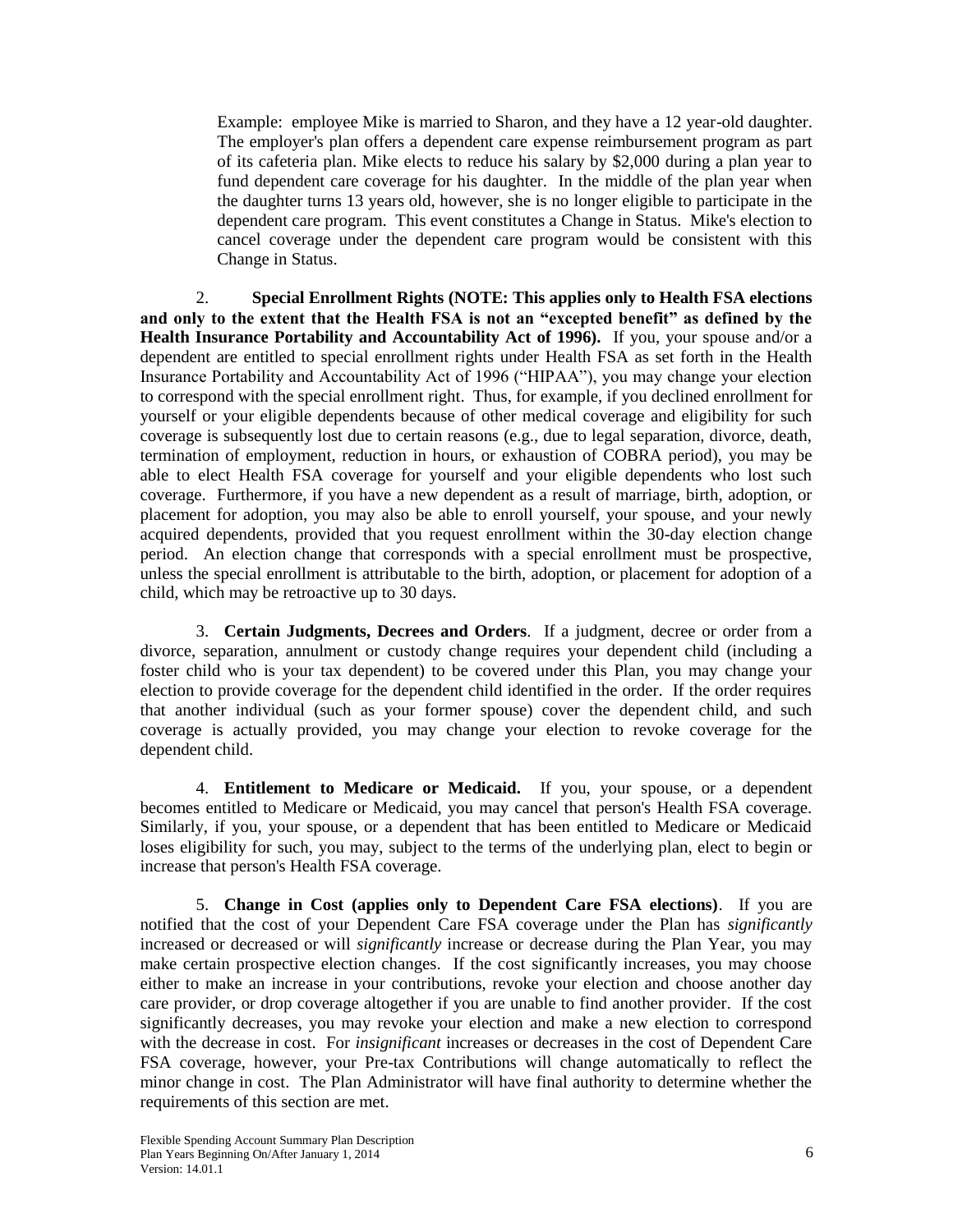6. **Change in Coverage (applies only to Dependent Care FSA elections)**. If your coverage under the Dependent Care FSA is significantly curtailed, you may revoke your election and either choose another day care provider or drop coverage altogether. Further, if you change day care providers, you may revise your elections to correspond to the new provider. Also, you may make an election change that is on account of and corresponds with a change made under another employer plan (including a plan of the Employer or another employer), so long as: (i) the other employer plan permits its participants to make an election change permitted under the IRS regulations; or (ii) the plan year for this Plan is different from the plan year of the other employer plan.

Additionally, your election(s) may be modified downward during the plan year if you are a Key Employee or Highly Compensated Individual (as defined by the Internal Revenue Code) if necessary to prevent the Plan from becoming discriminatory within the meaning of the federal income tax law**.**

7. **Approved Leave of Absence.** If you take an approved leave of absence, your elections are subject to the following terms (depending, in part, on the type of leave you take):

- If you go on a qualifying unpaid leave under the Family and Medical Leave Act of 1993 (FMLA), to the extent required by the FMLA, the Employer will continue to maintain your Health FSA coverage on the same terms and conditions as though you were still active.
- Your Employer may elect to continue all coverage for Participants while they are on paid leave (provided Participants on non-FMLA paid leave are required to continue coverage). If so, you will pay your share of the contributions with Pretax Contributions withheld from pay you receive while on leave.
- In the event of unpaid FMLA leave (or paid leave where coverage is not required to be continued), if you opt to continue your Health FSA, you may pay your share of the contribution with after-tax dollars while on leave, or you may be given the option to pre-pay all or a portion of your share of the contribution for the expected duration of the leave (not to exceed the end of the Plan Year) with Pre-tax Contributions from your pre-leave compensation by making a special election to that effect before the date such compensation would normally be made available to you, or by other arrangements agreed upon between you and the Plan Administrator (for example, the Plan Administrator may fund coverage during the leave and withhold amounts from your compensation upon your return from leave). The payment options provided by the Employer will be established in accordance with Code Section 125, FMLA and the Employer's internal policies and procedures regarding leaves of absence. Alternatively, the Employer may require all Participants to continue coverage during the leave. If so, you may elect to discontinue your share of the required contributions until you return from leave. Upon return from leave, you will be required to repay the contribution not paid during the leave in a manner agreed upon with the Plan Administrator.
- If your Health FSA coverage ceases while on FMLA leave (e.g., for nonpayment of required contributions), you will be permitted to re-enter the Health FSA upon return from such leave on the same basis as you were participating in the Health FSA prior to the leave, or as otherwise required by the FMLA. Your Health FSA coverage may be automatically reinstated provided that coverage for employees on non-FMLA leave is automatically reinstated upon return from leave.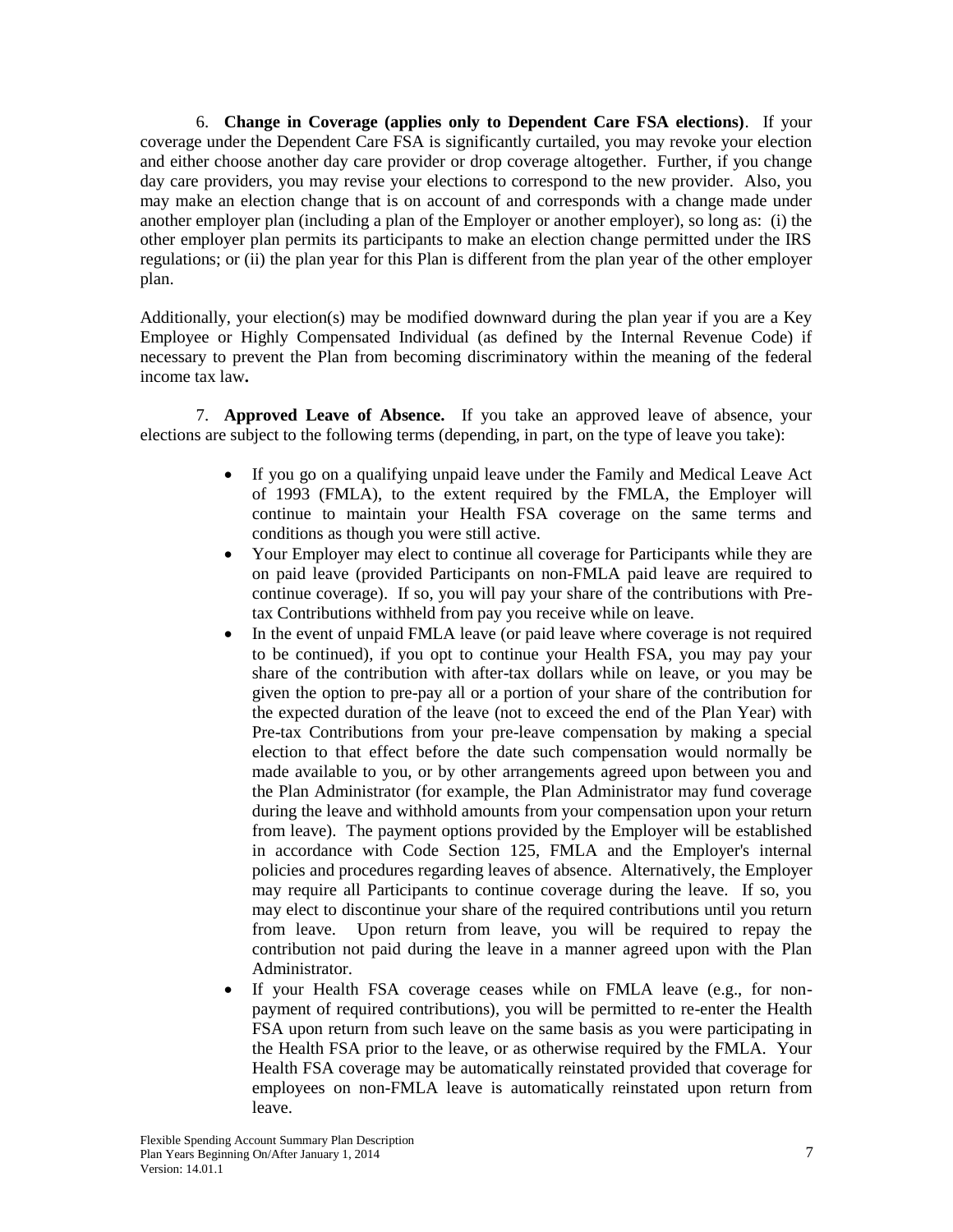- The Employer may, on a uniform and consistent basis, continue your Health FSA coverage for the duration of the leave following your failure to pay the required contribution. Upon return from leave, you will be required to repay the contribution in a manner agreed upon by you and Employer.
- If you are commencing or returning from unpaid FMLA leave, your Dependent Care FSA election under this Plan shall be treated in the same manner that elections for non-health plans are treated with respect to Participants commencing and returning from unpaid non-FMLA leave.

# **Q-8. How long will the Plan remain in effect?**

Although the Employer expects to maintain the Plan indefinitely, it has the right to modify or terminate the program at any time for any reason. It is also possible that future changes in state or federal tax laws may require that the Plan be amended accordingly.

# **Q-9. What effect will Plan participation have on Social Security and other benefits?**

Plan participation will reduce the amount of your taxable compensation. Accordingly, there could be a decrease in your Social Security benefits and/or other benefits (e.g., pension, disability and life insurance) that are based on taxable compensation.

# **Part II. Health FSA Benefits**

The following Questions and Answers relate to the Health FSA benefits. This section only applies to the extent that you have elected to allocate Pre-tax Contributions to the Health FSA.

# **Q-10. What is the "Health Flexible Spending Account"?**

The Health Flexible Spending Account ("Health FSA") is the portion of the Plan that provides for reimbursement of Eligible Medical Expenses incurred by the Participant and his/her Eligible Dependents. If you elect benefits under this portion of the Plan, a non-interest bearing bookkeeping account will be set up to keep a record of Pre-tax Contributions (and where applicable, any non-elective Employer contributions) allocated to the account and the reimbursements for Eligible Medical Expenses to which you are entitled during the Plan Year. No actual account is established; it is merely a bookkeeping account.

### **Q-11. What is the difference between a general purpose Health FSA and a limited purpose Health FSA?**

A general purpose Health FSA reimburses more types of Eligible Medical Expenses than a limited purpose Health FSA. A limited purpose Health FSA may only reimburse the following expenses (to the extent such expenses constitute "medical care" as defined in Code Section 213(d)) (and see Q-16 for further information):

- (i) Services or treatments for dental care (excluding premiums)
- (ii) Services or treatments for vision care (excluding premiums)
- (iii) Services or treatments for "preventive care"

The distinction between general purpose Health FSAs and limited purpose Health FSAs is important if you want to make or receive tax-favored contributions to a Health Savings Account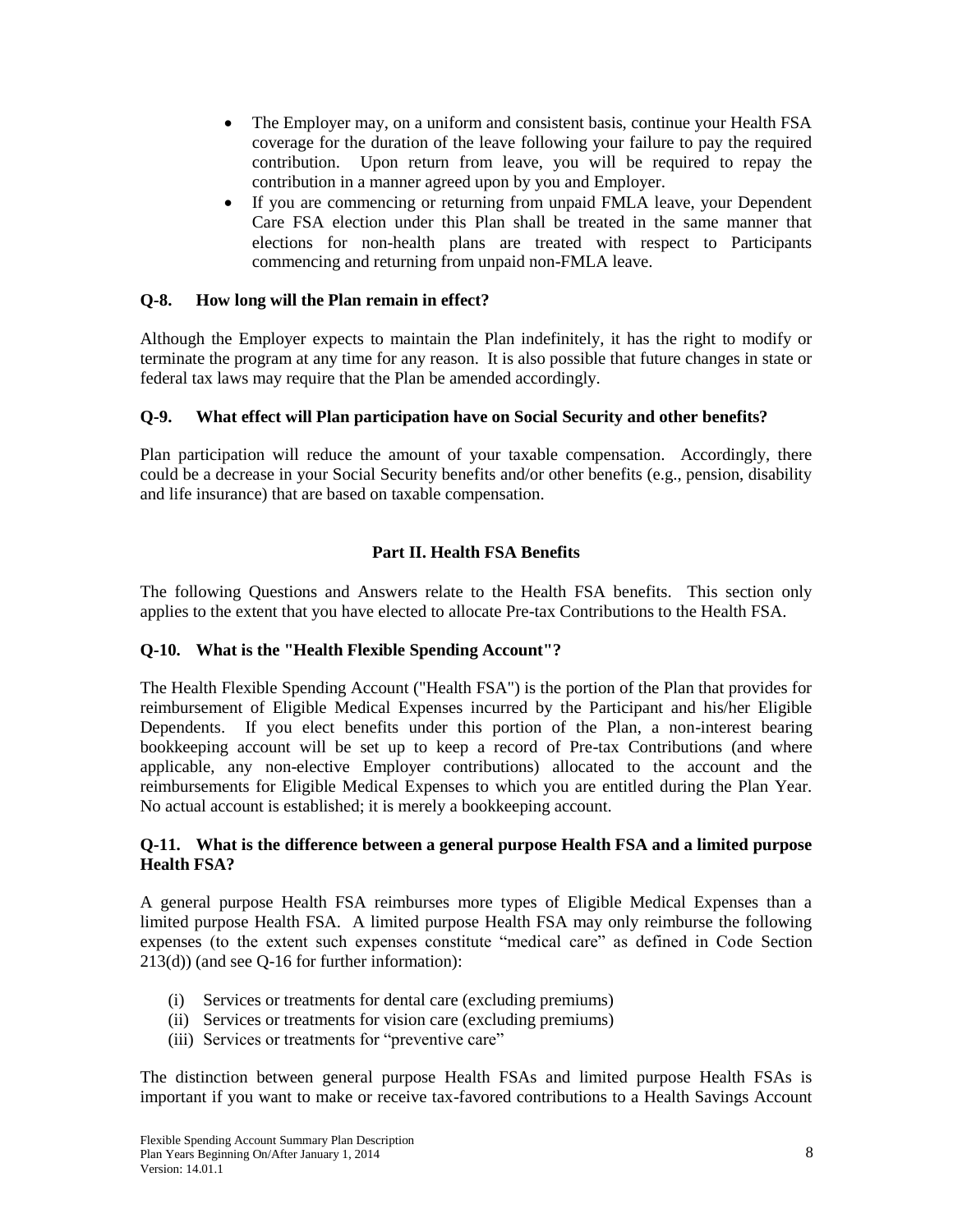(HSA). Individuals who are enrolled in a general purpose Health FSA can't make or receive taxfavored HSA contributions, but individuals who are enrolled in a limited purpose Health FSA can make or receive tax-favored HSA contributions (assuming all other HSA requirements are satisfied).

Your Employer may offer both a general purpose Health FSA and/or a limited purpose Health FSA, and may impose different eligibility rules for each type of Health FSA. The types of Health FSAs available to you are described in the attached Plan Information Appendix.

### **Q-12. What is the maximum annual reimbursement amount that I may elect under the Health Flexible Spending Account?**

You may choose any reimbursement amount you desire subject to the maximum annual Health FSA Reimbursement Amount (and Health FSA Minimum Reimbursement Amount) described in the Plan Information Appendix. You should be aware that the IRS imposes an annual dollar limit on your Pre-tax Contributions to the Health FSA. This dollar limit is also described in the Plan Information Appendix.

In addition, any change in your election affecting annual contributions to the Health FSA will change the maximum available reimbursement for the remainder of the Plan Year. Such maximum available reimbursements will be determined on a prospective basis only by a method determined by the Plan Administrator that is in accordance with applicable law. The Plan Administrator (or its designated claims administrator) will notify you of the applicable method when you make your election change.

# **Q-13. How are amounts allocated to the Health FSA withheld from my pay?**

When you enroll online, you specify the amount of reimbursement for Eligible Medical Expenses you wish to pay for with Pre-tax Contributions. Thereafter, an equal pro-rata portion of the annual contribution, reduced by any non-elective Employer Contributions (if any) allocated to your Health FSA, will be withheld from each paycheck by your Employer.

# **Q-14. What amounts will be available for reimbursement of Eligible Medical Expenses at any particular time during the Plan Year?**

The full annual amount of reimbursement you have elected under the Health FSA for a Plan Year (reduced by prior reimbursements for that Plan Year) will be available at any time during the Plan Year without regard to how much you have contributed to the Health FSA. If your Employer has adopted a Carryover Provision for the Health FSA, any carryover amounts will also be available for reimbursement of Eligible Medical Expenses.

# **Q-15. How do I receive reimbursement under the Health FSA?**

# *Traditional Paper Claims*

When you incur an Eligible Medical Expense, you file a claim with the Plan's Third Party Administrator by completing and submitting a Request for Reimbursement Form. You may obtain a Request for Reimbursement Form from the Plan Administrator or the Third Party Administrator. You must include with your Request for Reimbursement Form a written statement from the service provider (e.g., a receipt, explanation of benefits or "EOB") associated with each expense that indicates the following: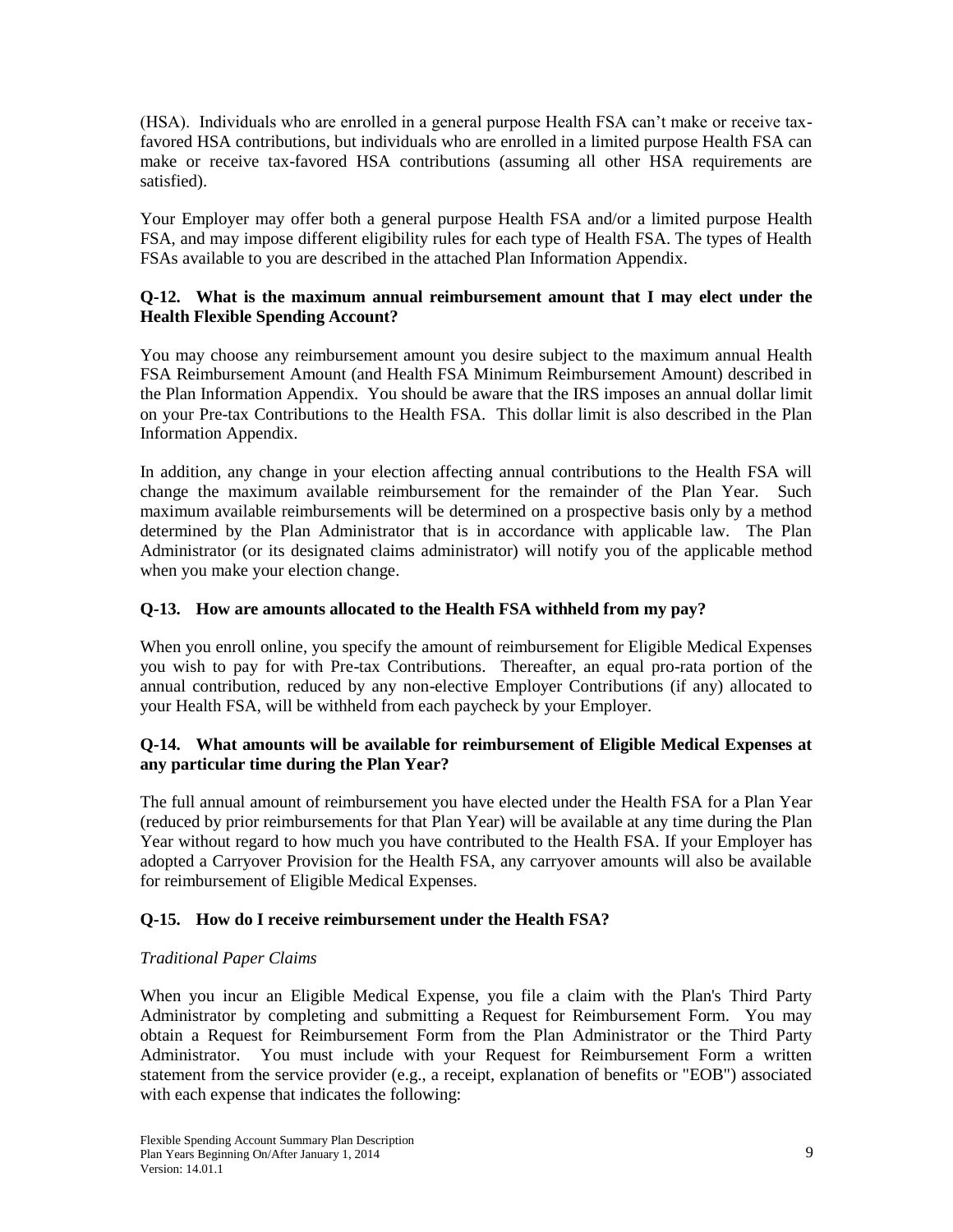- Name of person receiving service;
- Date service(s) incurred (e.g. the date the prescription was filled, the date a medical procedure was performed. The date an orthodontia adjustment was performed, etc. This is not necessarily the date that the service was paid for.);
- Name of doctor or provider of service(s) (e.g. the name of the doctor who performed the medical procedure, the store from where the prescription or overthe-counter item was purchased). If the expense is for an over-the-counter drug or medicine (other than insulin), a copy of the prescription must be provided or, alternatively, you may submit a receipt from the pharmacy with the RX number; and
- Nature of expense (e.g., what type of service or treatment was provided); and
- The amount of the expense

You may be required to provide additional substantiation to the extent determined necessary to support your claim. The Third Party Administrator will process the claim once it receives the Request for Reimbursement Form from you. Reimbursement for expenses that are determined to be Eligible Medical Expenses will be made as soon as possible after receiving the claim and processing it. If the expense is determined to not be an "Eligible Medical Expense" you will receive notification of this determination.

You must submit all claims for reimbursement for a Plan Year on or before the last day of the Run-Out Period for that Plan Year. The Run-Out Period is described in the Plan Information Appendix. If your Employer has adopted a Carryover Provision for the Health FSA, any available carryover amount will continue to be available for the next Plan Year.

NOTE: If your health plan administrator or insurance carrier automatically submits an EOB to the Third Party Administrator for processing, you may not have to provide any additional substantiation or certification.

You may also be able to use an electronic payment card to pay expenses at the time they are incurred. If the Employer provides an electronic payment card, the terms of the electronic payment card will be set forth in the Plan Information Appendix.

# **Q-16. What is an "Eligible Medical Expense"?**

An "Eligible Medical Expense" is an expense that has been incurred by you and/or your Eligible Dependents that satisfies the following conditions:

- The expense is for "medical care" as defined by Code Section 213(d), except that for a limited purpose Health FSA, "medical care" includes only "medical care" expenses for dental, vision and preventive services. Whether an expense is for "medical care" is within the sole discretion of the Plan Administrator; and
- The expense has not been reimbursed by any other source and you will not seek reimbursement for the expense from any other source.

An "Eligible Dependent" is your legal spouse (in accordance with federal law) and any other individual who is a "dependent" as defined in Code Section 105(b) (i.e., a dependent who is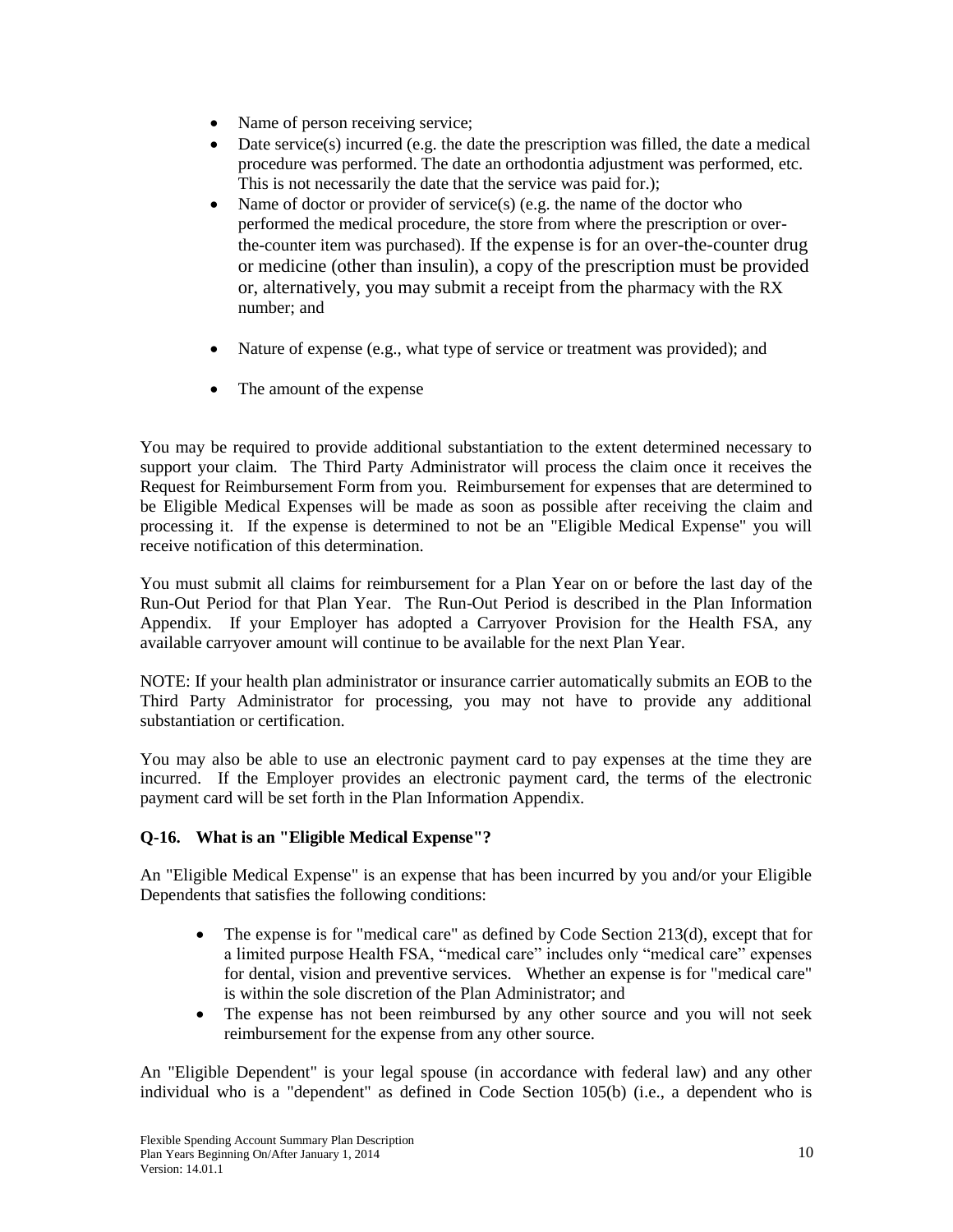eligible to receive tax-free health coverage under the Code). Coverage for an individual covered as an Eligible Dependent under the Health FSA ends on the date that the individual ceases to meet the requirements to be an Eligible Dependent.

The Code generally defines "medical care" as any amounts incurred to diagnose, treat or prevent a specific medical condition or for purposes of affecting any function or structure of the body. This includes, but is not limited to, both prescription and prescribed over-the-counter drugs (and over-the-counter products and devices). Not every health related expense you or your eligible dependents incur constitutes an expense for "medical care." For example, an expense is not for "medical care," as that term is defined by the Code, if it is merely for the beneficial health of you and/or your eligible dependents (e.g., vitamins or nutritional supplements that are not taken to treat a specific medical condition) or for cosmetic purposes, unless necessary to correct a deformity arising from illness, injury, or birth defect. You may, in the discretion of the Third Party Plan Administrator, be required to provide additional documentation from a health care provider showing that you have a medical condition and/or the particular item is necessary to treat a medical condition. Over-the-counter drugs and medicines (other than insulin) that are for "medical care" will not constitute an Eligible Medical Expense unless you or your eligible dependents have obtained a prescription from a provider authorized by state law (e.g., a physician). Insulin and over-the-counter products and devices other than drugs or medicines will still constitute an Eligible Medical Expense even if not prescribed by a physician to the extent that they are for medical care.

In addition, certain other expenses that might otherwise constitute "medical care" as defined by the Code are not reimbursable under any Health FSA (per IRS regulations):

- Health insurance premiums;
- Expenses incurred for qualified long term care services; and
- Any other expenses that are specifically excluded by the Employer as set forth in the Plan Information Appendix and/or enrollment material.

# **Q-17. When must the expenses be incurred in order to receive reimbursement?**

Eligible Medical Expenses must be incurred *during* the Plan Year and while a Participant. An expense is incurred when the service or treatment giving rise to the expense has been performed and not in advance of the services. You may not be reimbursed for any expenses arising before the Health FSA becomes effective, before your Health FSA election becomes effective, or after a separation from service (except for expenses incurred during an applicable COBRA continuation period).

If the Employer has adopted a Grace Period, you may also be able to use amounts allocated to the Health FSA that are unused at the end of the Plan Year for expenses incurred during the Grace Period following the end of the Plan Year. The terms of the Grace Period, if adopted, will be described in the Plan Information Appendix.

If the Employer has adopted a Carryover Provision, you will be able to use amounts allocated to the Health FSA that are unused at the end of the Plan Year for expenses incurred during the following Plan Year. Note that any carryover amounts from a Plan Year cannot be determined and are not available to you until after the last day of the Run-Out Period for that Plan Year. The terms of the Carryover Provision, if adopted, will be described in the Plan Information Appendix.

Note: An Employer may not adopt a Grace Period and a Carryover for the same Plan Year.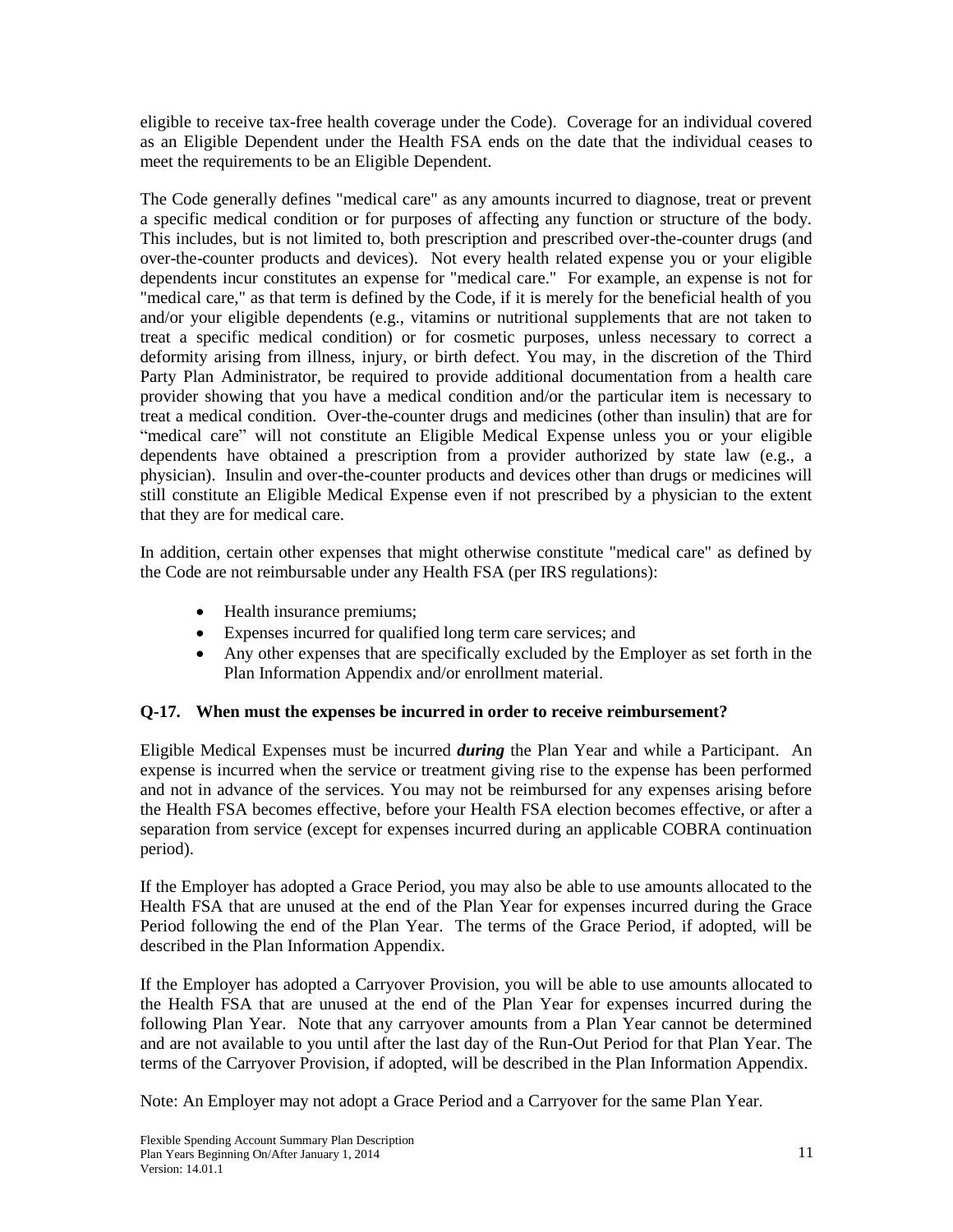#### **Q-18. What if the Eligible Medical Expenses I incur during the Plan Year are less than the annual amount I have allocated to the Health FSA?**

You will not be entitled to receive any direct or indirect payment of any amount that represents the difference between the actual Eligible Medical Expenses you have incurred and the annual reimbursement amount that you have elected. Except as otherwise set forth in the Plan Information Appendix, any amount allocated to the Health FSA will be forfeited by the Participant if it has not been applied by the end of the Run-Out Period to reimburse expenses incurred during the Plan Year. The Run-Out Period is described in the Plan Information Appendix. Amounts so forfeited shall be used to offset administrative expenses and future costs, and/or applied in a manner that is consistent with applicable rules and regulations.

If the Employer has adopted a Grace Period following the end of the Plan Year, amounts allocated to the Health FSA that are unused at the end of the Plan Year may also be used to reimburse Eligible Medical Expenses incurred during the Grace Period following the end of the Plan Year.

If the Employer has adopted a Carryover Provision, amounts allocated to the Health FSA that are unused at the end of the Plan Year (determined as of the last day of the Run-Out Period for that Plan Year) may be used to reimburse Eligible Medical Expenses incurred in the subsequent Plan Year.

# **Q-19. What happens if a claim for benefits under the Health FSA is denied?**

If you are denied a benefit under the Health FSA, you should proceed in accordance with the claims and appeal procedures set forth in the Plan Information Appendix.

# **Q-20. What happens to unclaimed Health FSA reimbursements?**

Any reimbursements under the Health FSA that are unclaimed (e.g., uncashed benefit checks) by the close of the Plan Year following the Plan Year in which the Eligible Medical Expense was incurred shall be forfeited.

# **Q-21. What is COBRA continuation coverage?**

Federal law requires most employers sponsoring group health plans to offer employees and their families the opportunity for a temporary extension of health care coverage (called "continuation coverage") at group rates in certain instances where coverage under the plans would otherwise end. These rules apply to the Health FSA, unless the Employer is a small-employer within the meaning of the applicable regulations. The Plan Administrator can tell you whether the Employer is a small employer (and thus not subject to these rules).

#### When Coverage May Be Continued

If you are a Participant in the Health FSA, then you generally have a right to choose continuation coverage under the Health FSA if you lose your coverage because of:

- A reduction in your hours of employment; or
- A voluntary or involuntary termination of your employment (for reasons other than gross misconduct).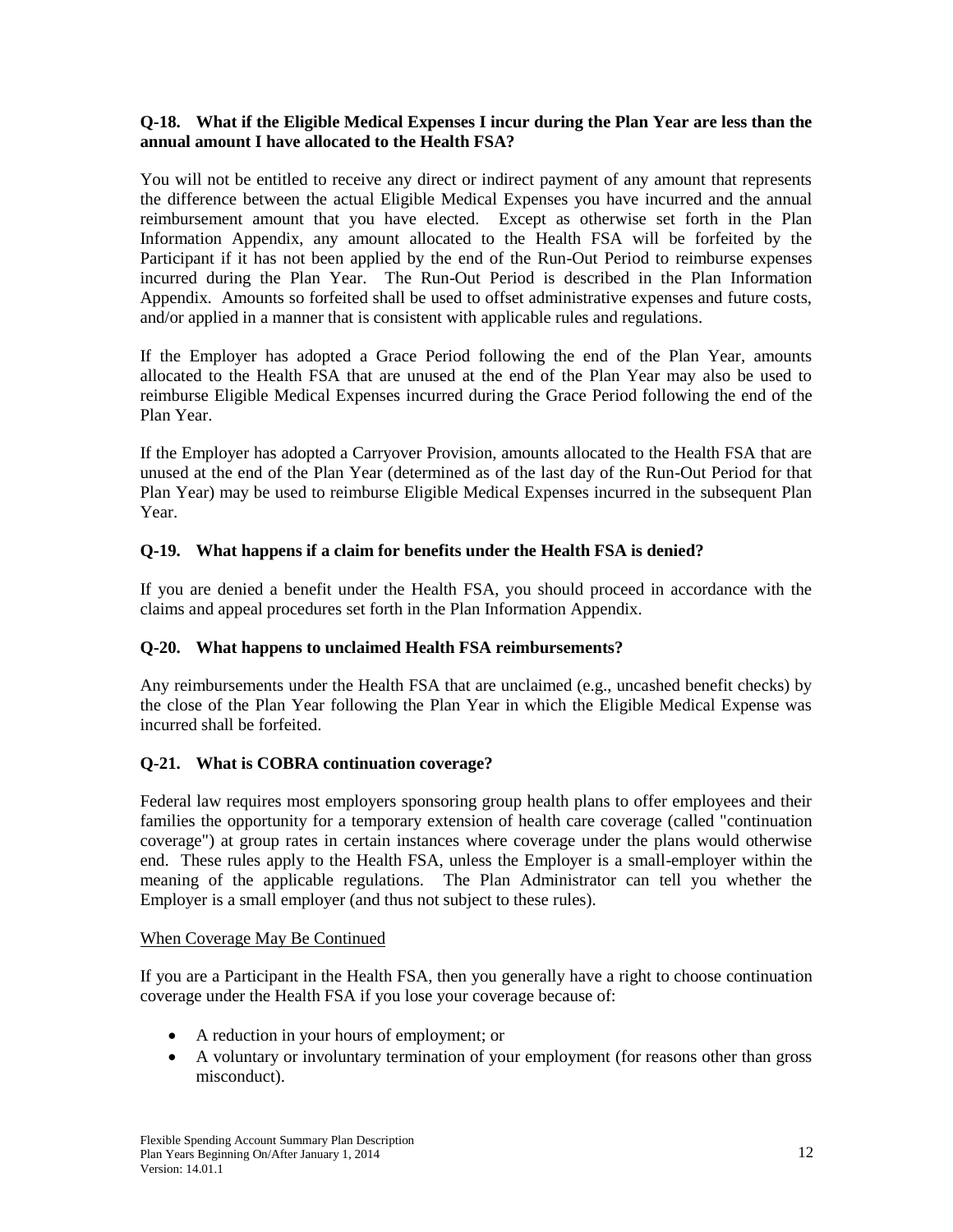If you are the spouse of a Participant, then you generally have the right to choose continuation coverage for yourself if you lose coverage for any of the following reasons:

- The death of the Participant;
- A voluntary or involuntary termination of the Participant's employment (for reasons other than gross misconduct) or reduction in your spouse's hours of employment; or
- The divorce or legal separation from the Participant.

In the case of a dependent child of a Participant, he or she has the right to choose continuation coverage if coverage is lost for any of the following reasons:

- The death of the Participant;
- A voluntary or involuntary termination of the Participant's employment (for reasons other than gross misconduct) or reduction in the Participant's hours of employment;
- His or her parents' divorce or legal separation; or
- He or she ceases to be a dependent child.

Those events that entitle you to elect coverage are called "Qualifying Events." Those covered individuals who are entitled to continue coverage under COBRA are called "Qualified Beneficiaries." A child who is born to, or placed for adoption with, the Participant during a period of continuation coverage is also entitled to continuation coverage under COBRA as a Qualified Beneficiary.

**NOTE:** Notwithstanding the preceding provisions, you generally do not have the right to elect COBRA continuation coverage if the cost of COBRA continuation coverage for the remainder of the Plan Year equals or exceeds the amount of the Health FSA reimbursement you have available for the remainder of the Plan Year. You will be notified of your particular right to elect COBRA continuation coverage.

#### Type of Continuation Coverage

If you choose continuation coverage, you may continue the level of coverage you had in effect immediately preceding the Qualifying Event. However, if Plan benefits are modified for similarly situated active employees, then they will be modified for you and other Qualified Beneficiaries as well. You will be eligible to make a change in your benefit election with respect to the Plan upon the occurrence of any event that permits a similarly situated active employee to make a benefit election change during a Plan Year.

If you do not choose continuation coverage, your coverage under the Health FSA will end with the date you would otherwise lose coverage.

#### Notice Requirements

You or your covered dependents (including your spouse) must notify the COBRA Administrator identified in the Plan Information Appendix in writing of a divorce, legal separation, or a child losing dependent status under the Plan within 60 days of the later of the date of the event or the date on which coverage is lost under the Plan because of the event. When the COBRA Administrator is notified that one of these events has occurred, the COBRA Administrator will in turn notify you that you have the right to choose continuation coverage by sending you the appropriate election forms. Notice to an employee's spouse is treated as notice to any covered dependents who reside with the spouse.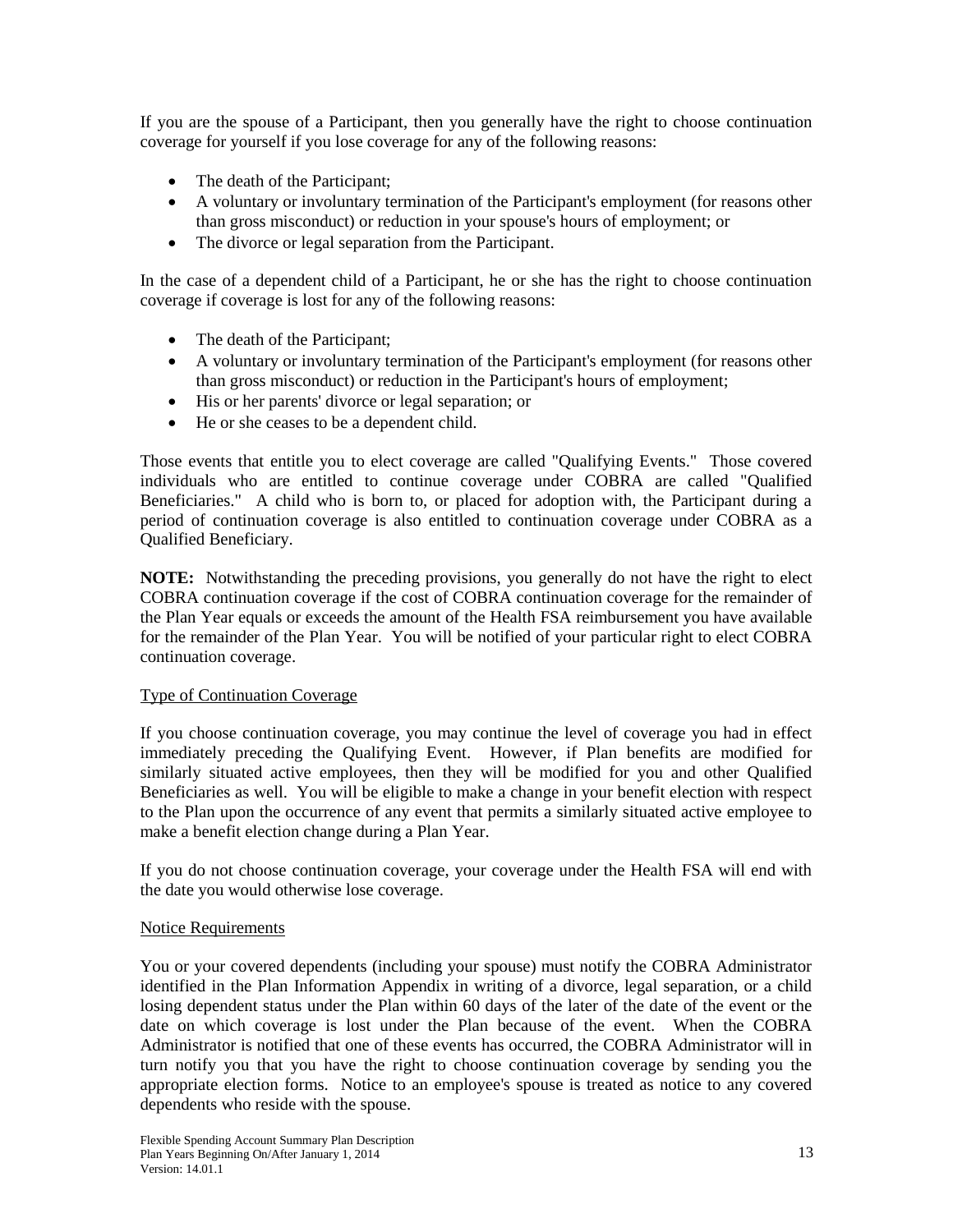An employee or covered dependent is responsible for notifying the COBRA Administrator if he or she becomes covered under another group health plan or entitled to Medicare.

### Election Procedures and Deadlines

Each Qualified Beneficiary is entitled to make a separate election for continuation coverage under

the Plan if they are not otherwise covered as a result of another Qualified Beneficiary's election. In order to elect continuation coverage, you must complete the Election Form(s) within 60 days from the date you would lose coverage as a result of a Qualifying Event or the date you are sent notice of your right to elect continuation coverage, whichever is later and send it to the COBRA Administrator identified in the Plan Information Appendix of this SPD. Failure to return the election form within the 60-day period will be considered a waiver of your continuation coverage rights.

### Cost

You will have to pay the entire cost of your continuation coverage. The cost of your continuation coverage will not exceed 102% of the applicable premium for the period of continuation coverage. The first premium payment after electing continuation coverage will be due 45 days after making your election. Subsequent premiums must be paid within a 30-day Grace Period following the due date. Failure to pay premiums within this time period will result in automatic termination of your continuation coverage. Claims incurred during any period will not be paid until your premium payment is received for that period. If you timely elect continuation coverage and pay the applicable premium, however, then continuation coverage will relate back to the first day on which you would have lost regular coverage.

#### When Continuation Coverage Ends

You may be able to continue coverage under the Health FSA until the end of the Plan Year in which the Qualifying Event occurs. However, continuation coverage may end earlier for any of the following reasons on the dates indicated:

- The first day of the month following the month for which you made a timely and complete premium payment (Note if your payment is insufficient by the lesser of 10% of the required COBRA premium, or \$50, you will be given 30 days to cure the shortfall);
- The date that you first become covered under another group health plan under which you are not subject to a pre-existing condition exclusion limitation *after you have elected COBRA continuation coverage*;
- The date that you first become entitled to Medicare *after you have elected COBRA continuation coverage*; or
- The date the Employer no longer provides group health coverage to any of its employees.

# **Q-22. Will my health information be kept confidential?**

Under the Health Insurance Portability and Accountability Act of 1996 ("HIPAA") group health plans such as the Health FSA and the third party service providers are required to take steps to ensure that certain "protected health information" is kept confidential. You may receive a separate privacy notice that outlines the Employer's health privacy policies.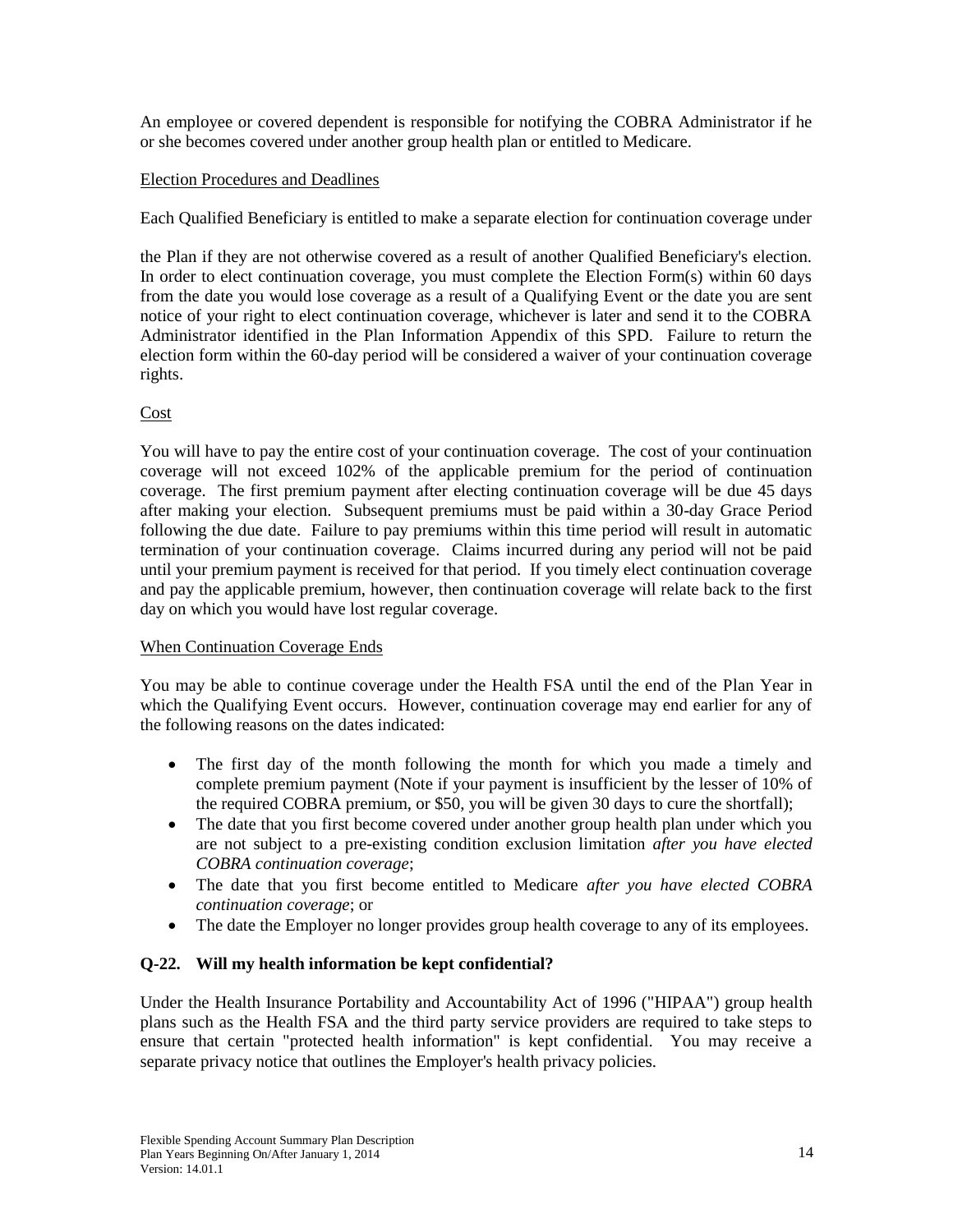### **Q-23. How does this Health FSA interact with a Health Reimbursement Arrangement sponsored by my Employer?**

Typically, a Health FSA is the payer of last resort. This means the Health FSA cannot reimburse expenses that are reimbursable from any other source. However, if you are also participating in a Health Reimbursement Arrangement or "HRA" that covers expenses covered by this Health FSA, the employer may require the Health FSA pay first, rather than the HRA. If the Health FSA pays first, you must exhaust your Health FSA balance before using funds allocated to your HRA. The Plan Information Appendix will indicate whether the Health FSA or HRA must pay first.

# **Q-24. How long will the Health FSA remain in effect?**

Although the Employer expects to maintain the Health FSA indefinitely, it has the right to modify or terminate the program at any time and for any reason.

### **Other Important Health FSA Information**

### **ERISA Rights**

The Health FSA Plan is an ERISA welfare benefit plan. As a Participant in an ERISA-covered benefit, you are entitled to certain rights and protections under the Employee Retirement Income Security Act ("ERISA"). ERISA provides that all Plan Participants shall be entitled to:

- Receive information about your Plan and benefits.
- Examine, without charge, at the Plan Administrator's office and at other specified locations, such as work-sites and union halls, all documents governing the Plan, including insurance contracts, collective bargaining agreements and a copy of the latest annual report (Form 5500 series) filed by the Plan with the U.S. Department of Labor and available at the Public Disclosure Room of the Employee Benefits Security Administration.
- Obtain, upon written request to the Plan Administrator, copies of all documents governing the operation of the Plan, including insurance contracts and collective bargaining agreements, and copies of the latest annual report (Form 5500 series) and updated SPD. The Plan Administrator may make a reasonable charge for the copies.
- Receive a summary of the Plan's annual financial report (if any). The Plan Administrator is required by law to furnish each Participant with a copy of this summary annual report.
- Continue Group Health Plan Coverage. You may continue health care coverage for yourself, spouse or dependent children if there is a loss of coverage under the Plan as a result of a Qualifying Event. You or your eligible dependents will have to pay for such coverage. You should review e COBRA section of this Health FSA appendix for more information concerning your COBRA continuation coverage rights.

*(To the extent the Health FSA is subject to HIPAA's portability rules)* You may be eligible for a reduction or elimination of exclusionary periods of coverage for pre-existing conditions under your group health plan if you move to another plan and you have creditable coverage from this Plan. You will be provided a certificate of creditable coverage, free of charge, from the Health FSA when you lose coverage under the Plan, when you become entitled to elect COBRA continuation coverage, when your COBRA continuation coverage ceases, if you request it before losing coverage, or if you request it up to 24 months after losing coverage. Without evidence of creditable coverage, you may be subject to a pre-existing condition exclusion for 12 months (18 months for late enrollees) after your enrollment date in your coverage in another plan.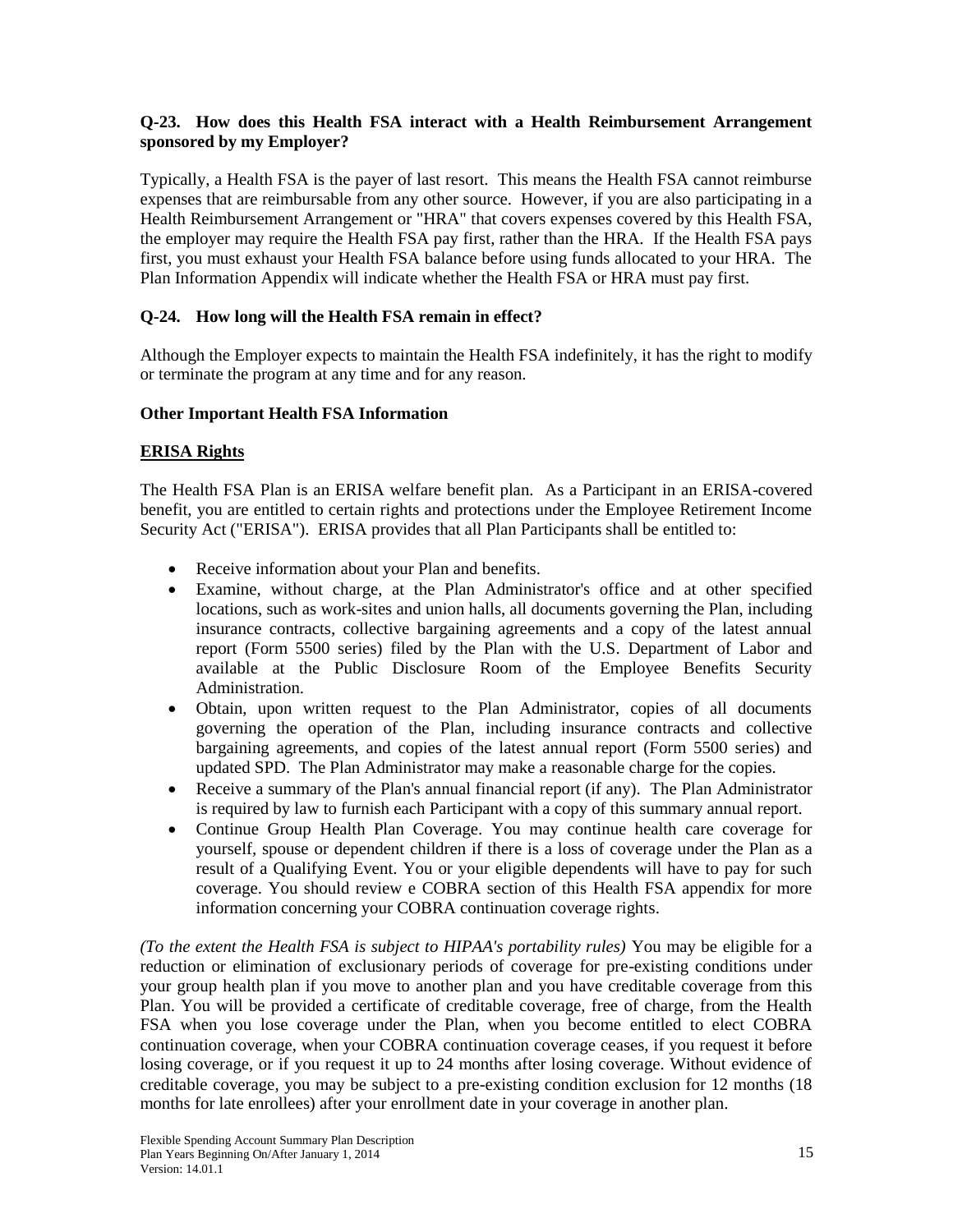#### **Prudent Actions by Plan Fiduciaries**

In addition to creating rights for Plan Participants, ERISA imposes duties upon the people who are responsible for the operation of the employee benefit plan. The people who operate your Plan, called "fiduciaries" of the Plan, have a duty to do so prudently and in the interest of the Plan

Participants and beneficiaries. No one, including your employer, your union, or any other person, may fire you or otherwise discriminate against you in any way to prevent you from obtaining a welfare benefit from the Plan, or from exercising your rights under ERISA.

### **Enforce Your Rights**

If your claim for a welfare benefit under an ERISA-covered plan is denied in whole or in part, you must receive a written explanation of the reason for the denial. You have the right to have the Plan review and reconsider your claim. Under ERISA, there are steps you can take to enforce the above rights. For instance, if you request materials from the Plan and do not receive them within 30 days, you may file suit in a federal court. In such a case, the court may require the Plan Administrator to provide the materials and pay you up to \$110 a day until you receive the materials, unless the materials were not sent because of reasons beyond the control of the Plan Administrator. If you have a claim for benefits that is denied or ignored in whole or in part, you may file suit in a state or federal court. In addition, if you disagree with the Plan's decision or lack thereof concerning the qualified status of a domestic relations order or a medical child support order, you may file suit in federal court. If it should happen that Plan fiduciaries misuse the Plan's money, or if you are discriminated against for asserting your rights, you may seek assistance from the U.S. Department of Labor, or you may file suit in a federal court. The court will decide who should pay court costs and legal fees. If you are successful, the court may order the person you have sued to pay these costs and fees. If you lose, the court may order you to pay these costs and fees, for example, if it finds your claim is frivolous.

#### **Assistance with Your Questions**

If you have any questions about the Plan, you should contact the Plan Administrator. If you have any questions about this statement or about your rights under ERISA, or if you need assistance obtaining documents from the Plan Administrator, you should contact the nearest office of the U.S. Department of Labor, Employee Benefits Security Administration ("EBSA") listed in your telephone directory, or the Division of Technical Assistance and Inquiries, Employee Benefits Security Administration, U.S. Department of Labor, 200 Constitution Ave., N.W., Washington, D.C., 20210. You may also obtain certain publications about your rights and responsibilities under ERISA by calling the publications hotline of the Employee Benefits Security Administration.

#### **Newborns' and Mothers' Health Protection Act of 1996**

Group health plans and health insurance issuers generally may not, under federal law, restrict benefits for any hospital length of stay in connection with childbirth for the mother or newborn child to less than 48 hours following a vaginal delivery, or less than 96 hours following a cesarean section. However, federal law generally does not prohibit the mother's or newborn's attending provider, after consulting with the mother, from discharging the mother or her newborn earlier than 48 hours (or 96 hours, as applicable). In any case, plans and issuers may not, under federal law, require that a provider obtain authorization from the Plan or the issuer for prescribing a length of stay not in excess of 48 hours (or 96 hours).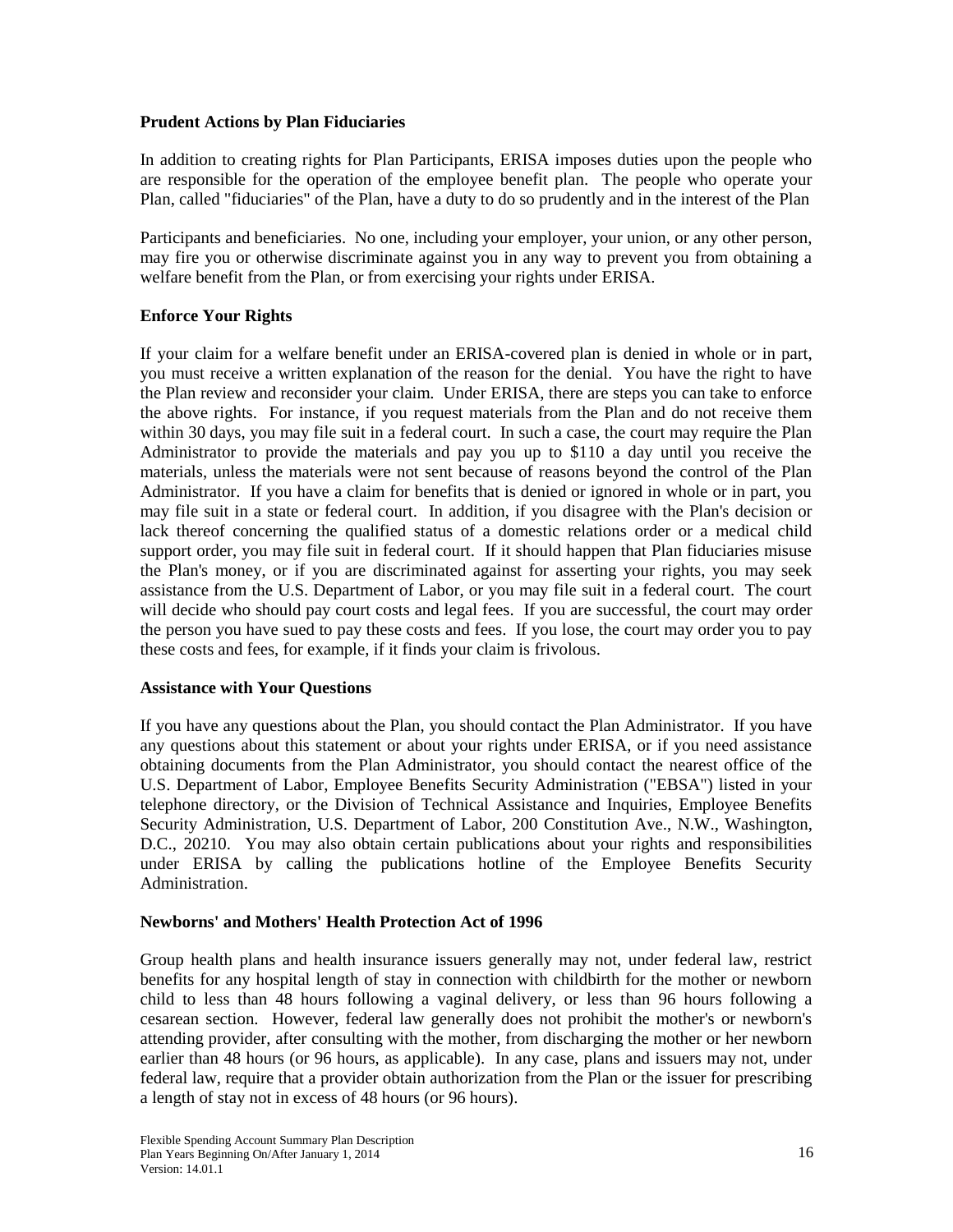#### **Part III. Dependent Care FSA Benefits**

The following Questions and Answers relate to the Dependent Care FSA benefits. This section only applies to the extent that you have elected to allocate Pre-tax Contributions to the Dependent Care FSA.

### **Q-25. What is the "Dependent Care FSA"?**

The Dependent Care FSA is the portion of the Plan that provides for reimbursement of Eligible Day Care Expenses incurred by the Participant. If you elect benefits under this portion of the Plan, a non-interest bearing bookkeeping account will be set up to keep a record of Pre-tax Contributions (and where applicable, any non-elective Employer contributions) allocated to the account and the reimbursements for Eligible Day Care Expenses to which you are entitled during the Plan Year. No actual account is established; it is merely a bookkeeping account.

#### **Q-26. What is the maximum reimbursement amount that I may elect under the Dependent Care FSA?**

You may choose any reimbursement amount you desire subject to the maximum annual Dependent Care FSA Reimbursement Amount (and Dependent Care FSA Minimum Reimbursement Amount) described in the Plan Information Appendix. You should be aware that there is an overall statutory maximum on your Dependent Care Reimbursement Amount. This statutory maximum is also described in the Plan Information Appendix.

In addition, the amount of reimbursement that you receive cannot exceed the lesser of your or your spouse's earned income (as defined in Code Section 32). To the extent permitted by applicable law, your spouse will be deemed to have earned income for purposes of the dependent Care FSA of \$250 (\$500 if you have two or more Qualifying Individuals (as defined in Q-30), for each month that your spouse is (i) physically or mentally incapable of caring for himself or herself, or (ii) a full-time student (as defined by Code Section 21).

# **Q-27. How are amounts allocated to the Dependent Care FSA withheld from my pay?**

When you enroll, you specify the amount of reimbursement for Eligible Day Care Expenses you wish to pay for with Pre-tax Contributions. Thereafter, an equal pro-rata portion of the annual contribution, reduced by any non-elective Employer Contributions (if any) allocated to your Dependent Care FSA sub-account, will be withheld from each paycheck by your Employer.

#### **Q-28. What amounts will be available for reimbursement of Eligible Day Care Expenses at any particular time during the Plan Year?**

Under the Dependent Care FSA, you may be reimbursed only up to the amount of your Dependent Care FSA sub-account balance at the time the request for reimbursement is processed.

#### **Q-29. How do I receive reimbursement under the Dependent Care FSA?**

When you incur an Eligible Day Care Expense, you file a claim with the Plan's Third Party Administrator by completing and submitting a Request for Reimbursement Form. You may obtain a Request for Reimbursement Form from the Plan Administrator or the Third Party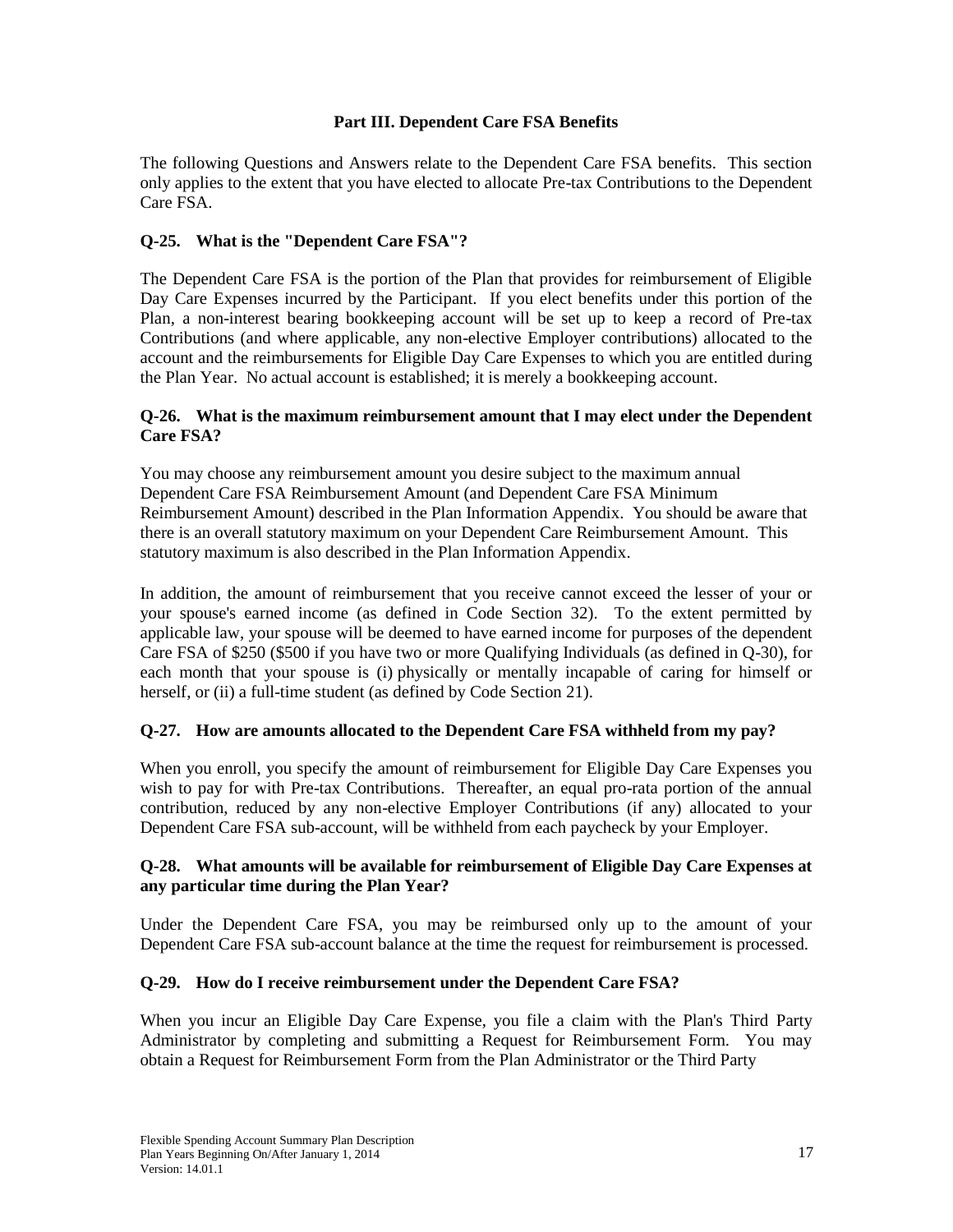Administrator. You must include with your Request for Reimbursement Form a written statement from the service provider (e.g., an invoice) associated with each expense that indicates the following:

- The provider name;
- The provider contact information;
- The dependent name;
- Service dates (begin and end); and
- A description of the service and
- The expense amount

The Third Party Administrator will process the claim once it receives the Request for Reimbursement Form from you. Reimbursement for expenses that are determined to be Eligible Day Care Expenses will be made as soon as possible after receiving the claim and processing it. If the expense is determined to not be an "Eligible Day Care Expense" you will receive notification of this determination. You must submit all claims for reimbursement for Eligible Day Care Expenses prior to the end of the Run-Out Period. The Run-Out Period is described in the Plan Information Appendix.

# **Q-30. What are "Eligible Day Care Expenses"?**

You may be reimbursed for work-related dependent day care expenses ("Eligible Day Care Expenses"). In other words, the expenses have to be incurred in order for you and your spouse (if applicable) to work or look for work. Generally, an expense must meet all of the following conditions for it to be an Eligible Day Care Expense:

1. The expense is incurred for services rendered after the date of your election to receive Dependent Care Reimbursement benefits and during the calendar year to which it applies.

2. Each individual for whom you incur the expense is a "Qualifying Individual." A "Qualifying Individual" is:

- An individual that you can claim on your federal income tax return as a "Qualifying Child" (as defined in Code Section 152(a)(1)) and who is age 12 or under, or
- A spouse or other tax "Dependent" (as defined generally in Code Section 21) who is physically or mentally incapable of caring for himself or herself and who has the same principal place of abode as you for more than half of the year. For purposes of this Dependent Care FSA only, a "Dependent" under Code Section 21 means an individual who is your tax dependent as defined in Code Section 152 or any individual who would otherwise qualify as your tax dependent under Code Section 152 but for the fact that (i) the individual has income in excess of the exemption amount set forth in Code Section 151(d); (ii) the individual is a child of a Participant who is a tax dependent of another taxpayer under Code Section 152; or (iii) the individual is married and files a joint return with his/her spouse. In addition, a child to whom Section 152(e) applies (a child of divorced or separated parents who resides with one or both parents for more than half the year and receives over half of his/her support from one or both parents) may only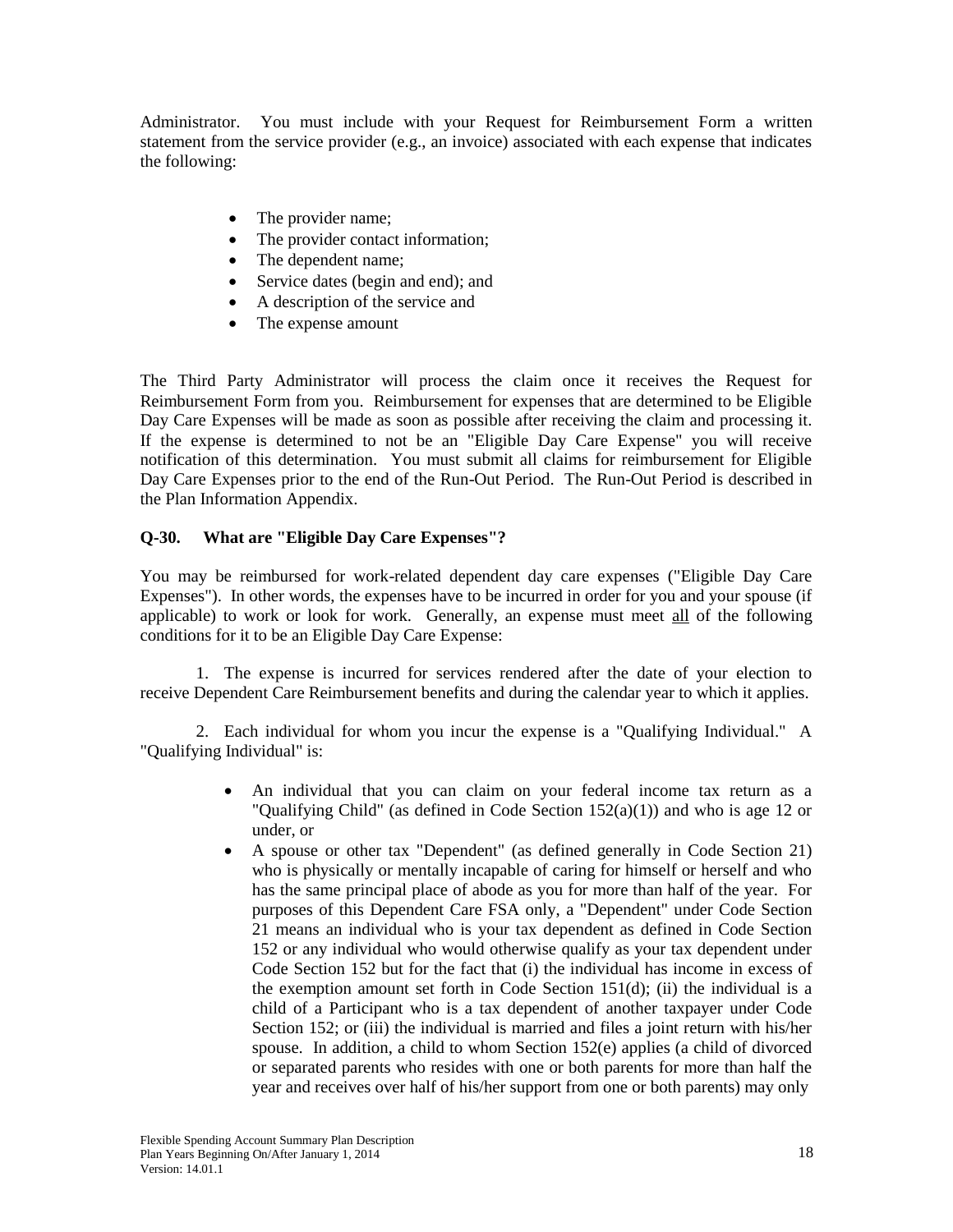be the qualifying individual of the "custodial parent" (as defined in Code Section  $152(e)(3)$ ) without regard to which parent claims the child as a dependent on his or her tax return.

3. The expense is incurred for the custodial care of a Qualifying Individual (as described above), or for related household services, and is incurred to enable you (and your spouse, if applicable) to be gainfully employed or look for work. Whether the expense enables you (and your spouse if applicable) to work or look for work is determined on a daily basis. Normally, an allocation must be made for all days for which you (and your spouse, if applicable) are not working or looking for work; however, an allocation is not required for temporary absences beginning and ending within the period of time for which the day care center requires you to pay for day care. Expenses for overnight stays or overnight camp are not Eligible Day Care Expenses. Expenses that are primarily for education, food and/or clothing are not considered to be for "custodial" care. Consequently, tuition expenses for kindergarten (or its equivalent) and above do not qualify as custodial care. However, summer day camps are considered to be for custodial care even if they provide primarily educational activities.

4. If the expense is incurred for services outside your household and such expenses are incurred for the care of a Qualifying Individual who is age 13 or older, such dependent regularly spends at least 8 hours per day in your home.

5. If the expense is incurred for services provided by a dependent care center (i.e., a facility that provides care for more than 6 individuals not residing at the facility), the center complies with all applicable state and local laws and regulations.

6. The day care is not provided by a "child" (as defined in Code Section  $152(f)(1)$ ) of yours who is under age 19 the entire year in which the expense is incurred or an individual for whom you or your Spouse is entitled to a personal tax exemption as a Dependent. Moreover, the day care cannot be provided by the Participant's Spouse or the parent of the Qualifying Individual.

7. You must supply the taxpayer identification number for each dependent care service provider to the IRS with your annual tax return by completing IRS Form 2441.

You are encouraged to consult your personal tax advisor or IRS Publication 503 for further guidance as to what is or is not an Eligible Day Care Expense if you have any doubts. In order to exclude from income the amounts you receive as reimbursement for Eligible Day Care Expenses, you are generally required to provide the name, address and taxpayer identification number of the dependent care service provider on your federal income tax return.

# **Q-31. When must the expenses be incurred in order to receive reimbursement?**

Eligible Day Care Expenses must be incurred *during* the Plan Year and while a Participant. An expense is "incurred" when the service or treatment giving rise to the expense has been performed and not in advance of the services. You may not be reimbursed for any expenses arising before the Dependent Care FSA becomes effective, before your Dependent Care FSA election becomes effective, or after a separation from service.

If the Employer has adopted a Grace Period, you may also be able to use amounts allocated to the Dependent Care FSA that are unused at the end of the Plan Year for expenses incurred during the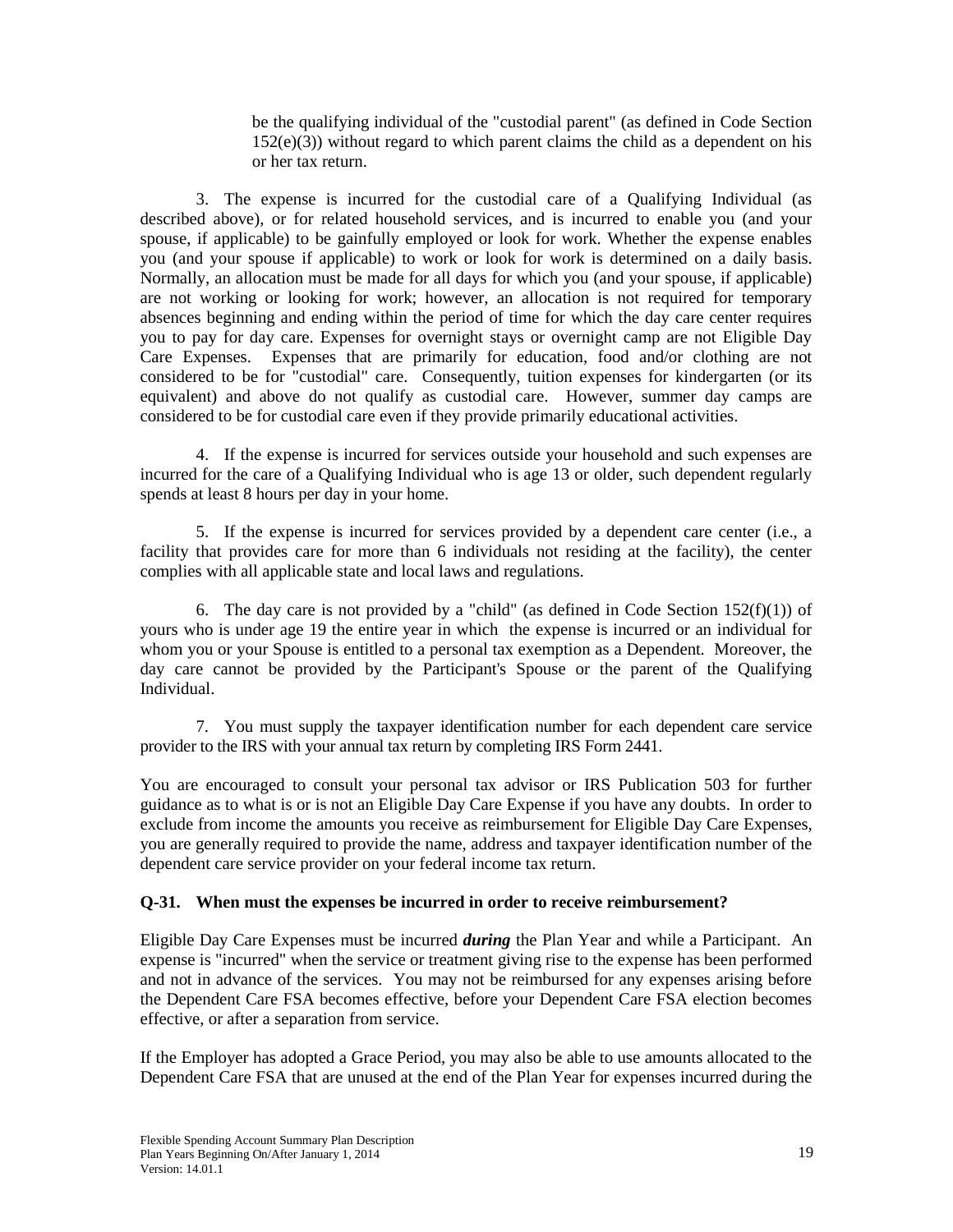Grace Period following the end of the Plan Year. The terms of the Grace Period, if adopted, will be described in the Plan Information Appendix.

# **Q-32. What if the Eligible Day Care Expenses I incur during the Plan Year are less than the annual amount I have allocated to the Dependent Care FSA?**

You will not be entitled to receive any direct or indirect payment of any amount that represents the difference between the actual Eligible Day Care Expenses you have incurred and the annual reimbursement amount that you have elected. Except as otherwise set forth in the Plan Information Appendix, any amount allocated to the Dependent Care FSA shall be forfeited by the Participant if it has not been applied by the end of the Run-Out Period to reimburse expenses incurred during the Plan Year. The Run-Out Period is described in the Plan Information Appendix. Amounts so forfeited shall be used to offset administrative expenses and future costs, and/or applied in a manner that is consistent with applicable rules and regulations.

# **Q-33. What happens if a claim for benefits under the Dependent Care FSA is denied?**

If you are denied a benefit under the Dependent Care FSA, you should proceed in accordance with the claims and appeal procedures set forth in the Plan Information Appendix.

# **Q-34. What happens to unclaimed Dependent Care FSA reimbursements?**

Any Dependent Care FSA reimbursements that are unclaimed (e.g., uncashed benefit checks) by the close of the Plan Year following the Plan Year in which the Eligible Day Care Expense was incurred shall be forfeited.

# **Q-35. Will I be taxed on the Dependent Care FSA reimbursement I receive?**

You will not normally be taxed on your Dependent Care FSA reimbursement, provided that your family's aggregate dependent day care reimbursement (under this Dependent Care FSA and/or another employer's Dependent Care FSA) does not exceed the statutory limits set forth In the Plan Information Appendix below. However, to qualify for tax-free treatment, you will be required to list the names and taxpayer identification numbers on your annual tax return of any persons who provided you with dependent care services during the calendar year for which you have claimed a tax-free reimbursement.

# **Q-36. If I participate in the Dependent Care FSA, will I still be able to claim the household and dependent care credit on my federal income tax return?**

You may not claim any other tax benefit for the tax-free amounts received by you under this Dependent Care FSA, although the balance of your Eligible Day Care Expenses not reimbursed under this Dependent Care FSA may be eligible for the dependent care credit.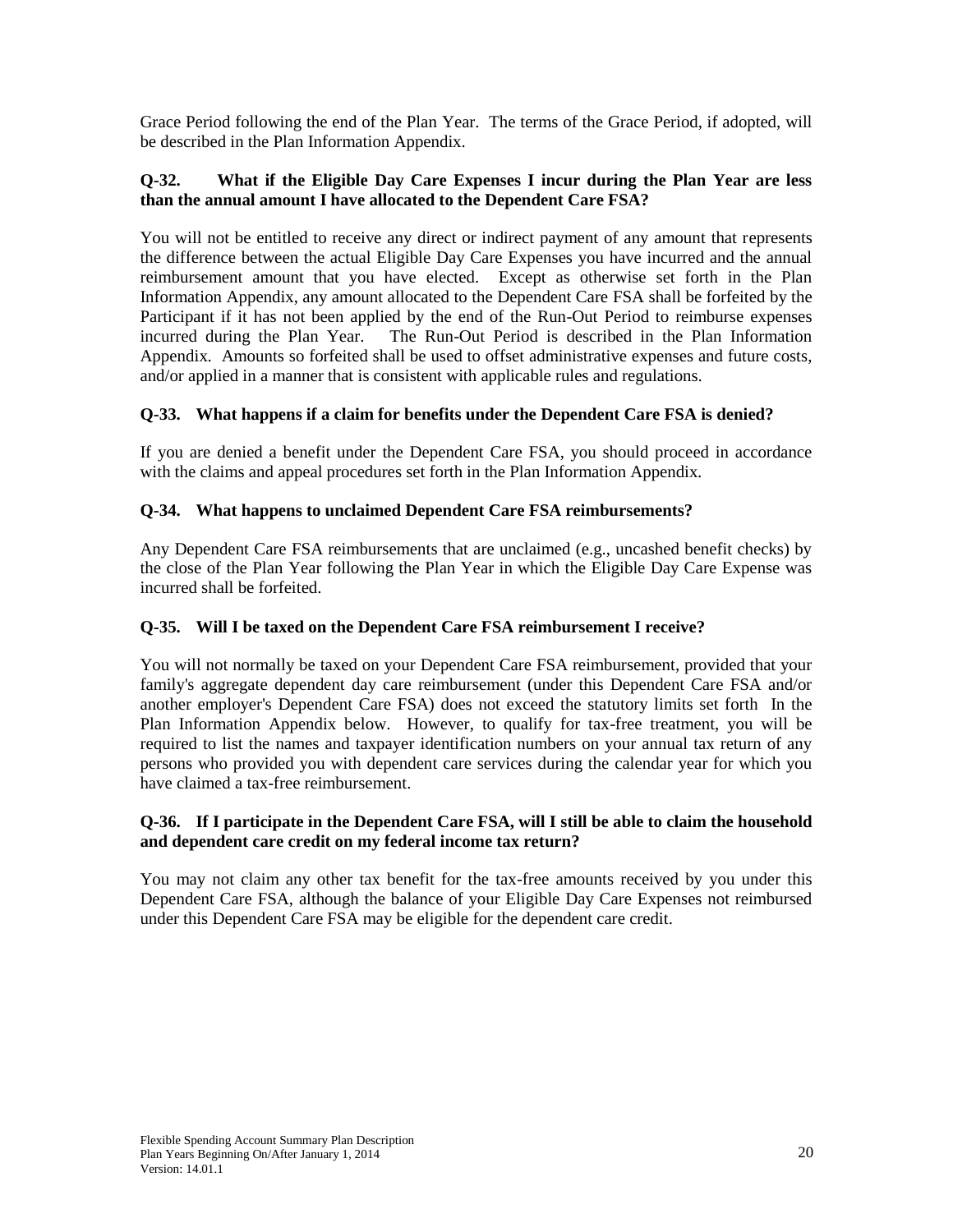# **THE PLAN INFORMATION APPENDIX TO THE FLEXIBLE SPENDING ACCOUNT PLAN SUMMARY PLAN DESCRIPTION ("SPD")**

# **This Appendix provides information specific to the Fidelity Bank Flexible Spending Account Plan**

# **I. EMPLOYER/PLAN SPONSOR INFORMATION**

| 1. Name, address, and telephone number of the<br><b>Employer/Plan Sponsor:</b> | <b>Fidelity Bank</b><br>100 South Main Street, PO Box 8<br>Fuquay Varina, NC 27526                              |
|--------------------------------------------------------------------------------|-----------------------------------------------------------------------------------------------------------------|
| 2. Employer's federal tax identification number:                               | 56-0132045                                                                                                      |
| 3. Adopting Employers participating in the Plan:                               |                                                                                                                 |
| 4. Effective Date of the Plan:                                                 | 1/1/2014                                                                                                        |
| 5. Effective Date of Amendment / Restatement (if<br>different from 4):         | 1/1/2014                                                                                                        |
| 6. The initial Plan Year:                                                      | 1/1/2014 to 12/31/2014                                                                                          |
|                                                                                |                                                                                                                 |
| 7. All subsequent Plan Years:                                                  | 2014                                                                                                            |
| 8. Name, address, and telephone number of the Plan<br><b>Administrator:</b>    | Laurel LaBonte, HR Director<br>100 South Main Street, PO Box 8<br>Fuquay Varina, NC 27526<br>P: (919) 557-4531  |
| 9. Third-Party Administrator:                                                  | <b>ADP</b> Benefit Services<br>2575 Westside Parkway, Suite 500<br>Alpharetta, GA 30004-3852                    |
| <b>10. COBRA Administrator</b>                                                 | <b>ADP COBRA Services</b><br>2575 Westside Parkway, Suite 500<br>Alpharetta, GA 30004-3852<br>P: (800) 526-2720 |

# **II. ELIGIBILITY, EFFECTIVE DATE OF COVERAGE, and ELECTIONS**

# **(a) The Flexible Spending Account Plan**

Each Employee who meets the eligibility requirements noted below in II.(b), II.(c) and II.(d) and who is eligible for coverage or participation under any of the Benefit Plans will be eligible to participate in this Plan on 1/1/2014 ("Eligibility Date").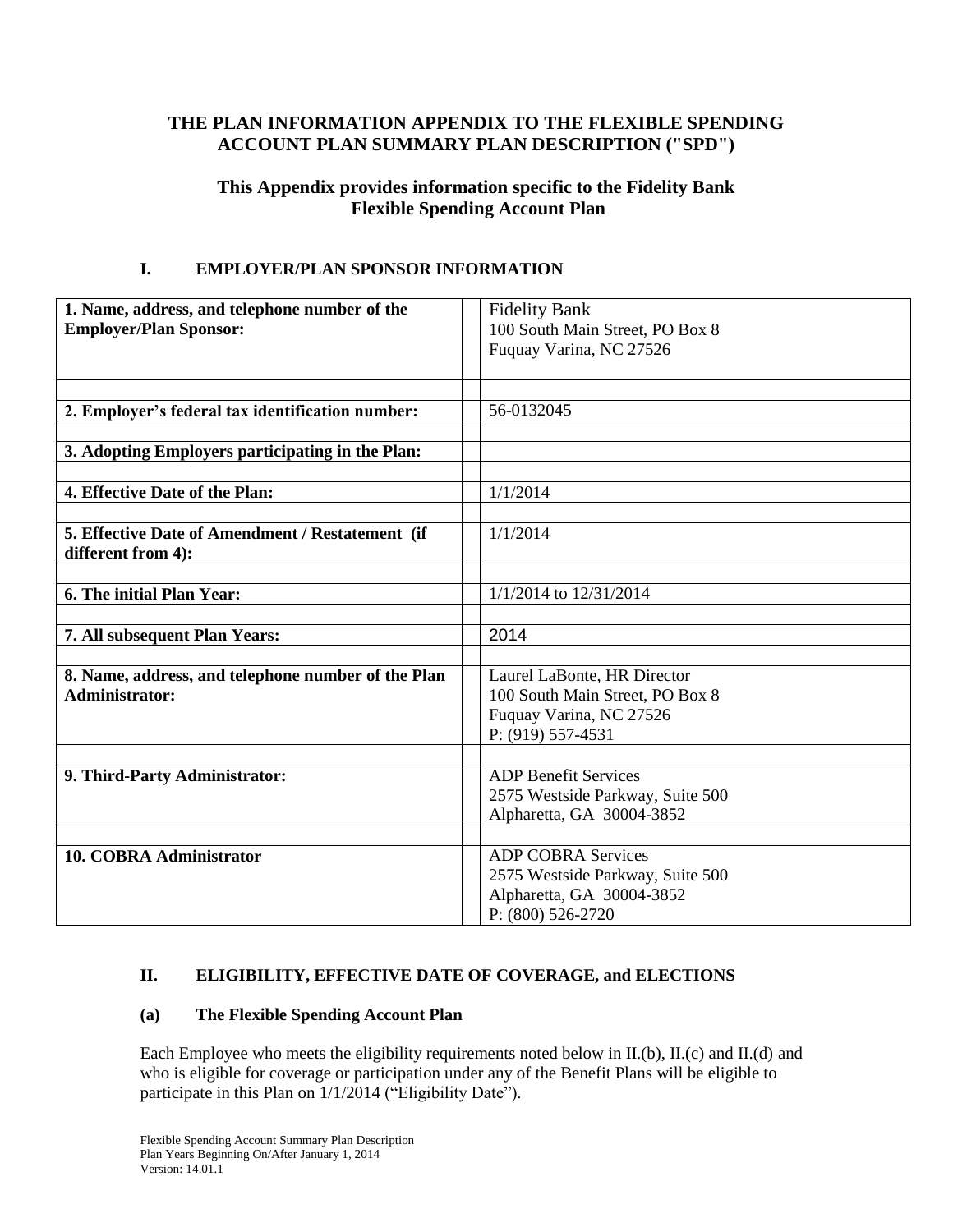The Employee's commencement of participation in the Plan is conditioned on the Employee properly completing and submitting a Salary Reduction Agreement as summarized in the SPD. Eligibility for coverage under any given Benefit Plan shall be determined not by this Plan but by the terms of that Benefit Plan.

# **(b) General Purpose Health FSA**.

Each Employee who works 20 hours per week shall be eligible to participate in the Health FSA on 1/1/2014 ("Health FSA Eligibility Date"). An Employee may not participate in both a general purpose Health FSA and a limited purpose Health FSA.

# **(c) Limited Purpose Health FSA**

Each Employee who shall be eligible to participate in the Health FSA on 1/1/2014 ("Health FSA Eligibility Date"). An Employee may not participate in both a limited purpose Health FSA and a general purpose Health FSA.

# **(d) Dependent Care FSA**.

Each Employee who works 20 hours per week shall be eligible to participate in the Dependent Care FSA on 1/1/2014 ("Dependent Care FSA Eligibility Date").

# **III. BENEFIT PACKAGE OPTION(S) PROVIDED UNDER THE PLAN**

The Employer elects to offer to eligible Employees the following Benefit Plan(s) subject to the terms and conditions of the Plan and the terms and conditions of the Benefit Plans. These component Benefit Plan(s) are specifically incorporated herein by reference. The maximum Pre-Tax Contributions a Participant can contribute via the Salary Reduction Agreement is the aggregate cost of the applicable Benefit Plans selected minus any Non-elective Contribution made by the Employer. It is intended that such Pre-Tax Contribution amounts will, for tax purposes, constitute an Employer contribution, but may constitute Employee contributions for state insurance law purposes.

**(a) Benefit Package Option(s)**: The following Benefit Package Option(s) are made available under the Plan to all those eligible Employees who make an appropriate election.

- 1. Health Care Flexible Spending Account
- 2. Dependent Care Flexible Spending Account

**(b)(1) General Purpose Health Care Reimbursement**: Your maximum general purpose Health FSA reimbursement amount is the sum of: (1) the amount of Pre-tax Contributions you elect to make to the general purpose Health FSA Reimbursement Account, not to exceed \$2,500.00 plus (2) the amount of any Nonelective Contributions you elect to allocate to the general purpose Health FSA Reimbursement Account. You should note that the current IRS maximum for Pre-Tax Contributions to the general purpose Health FSA Reimbursement Account is \$2,500 per Plan Year. The minimum reimbursement amount that may be elected under the general purpose Health FSA is .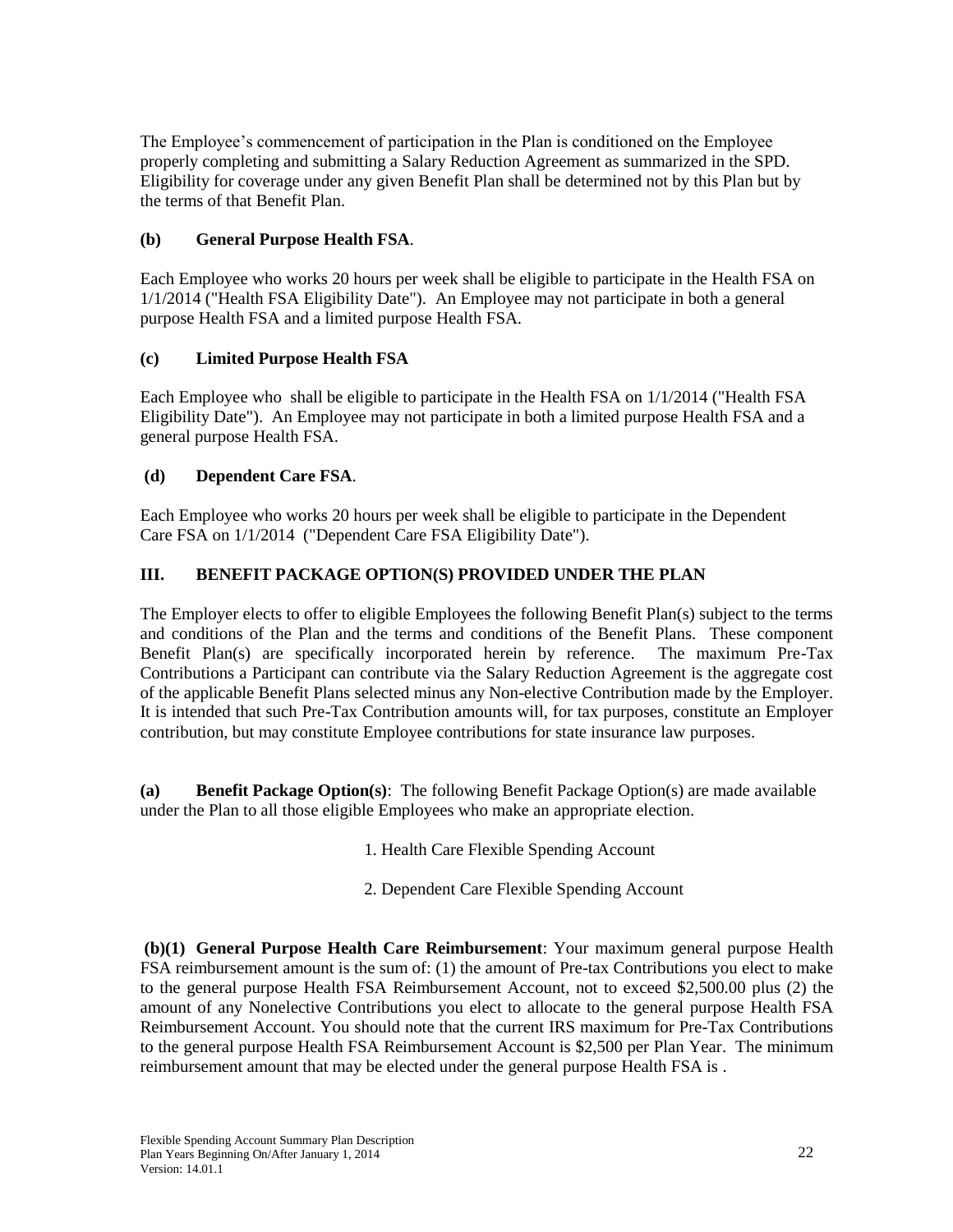**(b)(2) Interaction With HRA.** See below regarding this general purpose Health FSA's rules with respect to coordination with an HRA:

| Does the Employer sponsor an HRA? |  |
|-----------------------------------|--|
|                                   |  |

**(b)(3) Limited Purpose Health Care Reimbursement**: Your maximum limited purpose Health FSA reimbursement amount is the sum of: (1) the amount of Pre-tax Contributions you elect to make to the limited purpose Health FSA Reimbursement Account, not to exceed plus (2) the amount of any Nonelective Contributions you elect to allocate to the limited purpose Health FSA Reimbursement Account. You should note that the current IRS maximum for Pre-Tax Contributions to the limited purpose Health FSA Reimbursement Account is \$2,500 per Plan Year. The minimum reimbursement amount that may be elected under the limited purpose Health FSA is .

**(b)(4) Interaction With HRA.** See below regarding this limited purpose Health FSA's rules with respect to coordination with an HRA:

| Does the Employer sponsor an HRA? |  |
|-----------------------------------|--|
|                                   |  |

**(c) Dependent Care Reimbursement**. Dependent Care Reimbursement under the Dependent Care FSA shall not exceed the lesser of the amount elected under Plan or per Plan Year (or \$2,500 for married filing separate returns), pursuant to the terms of the Dependent Care FSA described in Part II, Appendix "B" of the SPD. The minimum reimbursement amount that may be elected under the Dependent Care FSA is \$5,000.00.

# **IV. QUALIFIED RESERVIST DISTRIBUTIONS**

| Does this Health FSA include Qualified No |  |
|-------------------------------------------|--|
| Reservist Distributions?                  |  |
|                                           |  |

If this Health FSA offers Qualified Reservist Distributions, you must:

- o be a member of a "reserve component" (as defined in section 101 of title 37 of the United States Code), which means a member of the Army National Guard; the Reserve for the U.S. Army, Navy, Marine Corps, Air Force, or Coast Guard; Air National Guard of the United States; or the Reserve Corps of the Public Health Service;
- $\circ$  be called or ordered to active military duty for (i) 180 days or more or (ii) for an indefinite period; and
- o be a Participant in the Health FSA on the date you are called or ordered to duty.

If you believe you are eligible for a Qualified Reservist Distribution, you must contact the Plan Administrator to request a distribution request form as soon as possible. A request for a Qualified Reservist Distribution must be made in writing on the form provided by the Plan Administrator. You must submit a copy of your order or call to active duty along with your request. Requests for a Qualified Reservist Distribution must be made on or after the date of the order or call to duty but before the last day of the Plan Year (or grace period, if applicable) during which the order or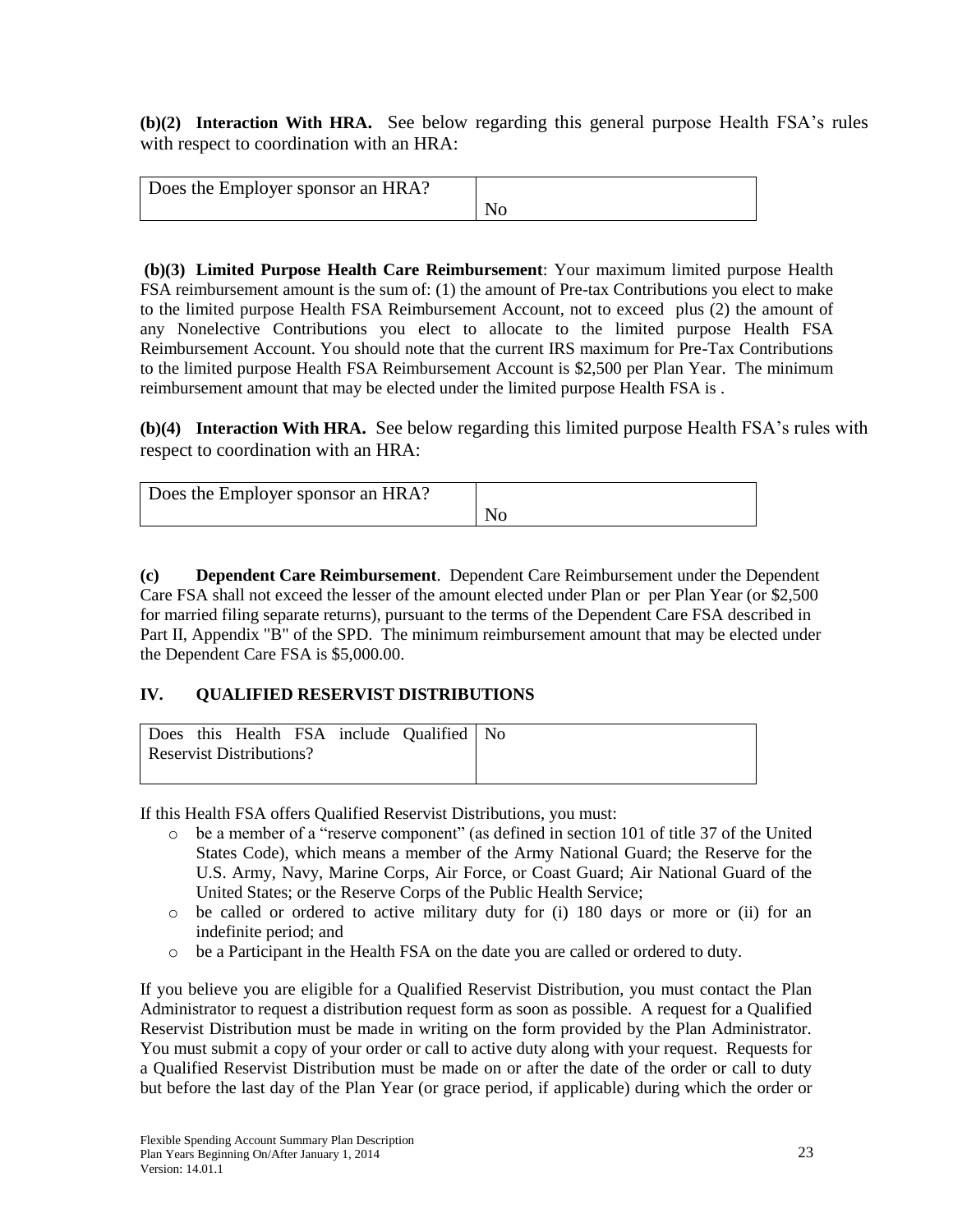call to duty occurred. You will receive your Qualified Reservist Distribution within a reasonable period of time, but no later than sixty (60) days after your request has been received.

A Qualified Reservist Distribution will be made based on all salary reduction amounts credited to your Health FSA for the applicable Plan Year that have not been applied to provide Health FSA Reimbursements submitted before the Qualified Reservist Distribution request is submitted. Claims incurred and submitted but not yet reimbursed at the time the Qualified Reservist Distribution request is received will be treated like any other claim submitted for reimbursement under the Health FSA. The Plan Administrator will determine what this amount is on a uniform basis, consistent with applicable law and IRS interpretations. Notwithstanding any other provision of this Plan, an individual who has selected a Qualified Reservist Distribution shall be considered to have made such election as an alternative to COBRA or USERRA coverage

continuation for the Health FSA (except as may otherwise be required by applicable law). If you elect to receive a Qualified Reservist Distribution, you forfeit any right to reimbursement for medical expenses incurred after the date of the Qualified Reservist Distribution request that would otherwise be available under the Plan.

Unlike your reimbursements from your Health FSA for Eligible Medical Expenses, the amount of your Qualified Reservist Distribution is taxed as income and will be reported as income on your W-2.

# **V. RUN-OUT PERIOD FOR PLAN YEAR EXPENSES**

The Employer has established a Run-Out Period for the Plan that follows the end of the Plan Year during which you are allowed to submit reimbursement requests for expenses that were incurred in the prior Plan Year.

- (a) The Run-Out Period for active employees is 90 days after the end of the Plan Year.
- (b) The Run-Out Period for Participants whose coverage is terminated is 90 days.

# **VI. CLAIMS AND APPEAL PROCEDURES**

If you are denied a benefit under this Plan, you should proceed in accordance with the following claims review procedures.

**Step 1:** *Notice is received from Third Party Administrator.* If your claim is denied, you will receive written notice from the Third Party Administrator that your claim is denied as soon as reasonably possible, but no later than 30 days after receipt of the claim. For reasons beyond the control of the Third Party Administrator, the Third Party Administrator may take up to an additional 15 days to review your claim. You will be provided written notice of the need for additional time prior to the end of the 30-day period. If the reason for the additional time is that you need to provide additional information, you will have 45 days from the notice of the extension to obtain that information. The time period during which the Third Party Administrator must make a decision will be suspended until the earlier of the date that you provide the information or the end of the 45-day period.

**Step 2**: *Review your notice carefully*. Once you have received your notice from the Third Party Administrator, review it carefully. The notice will contain: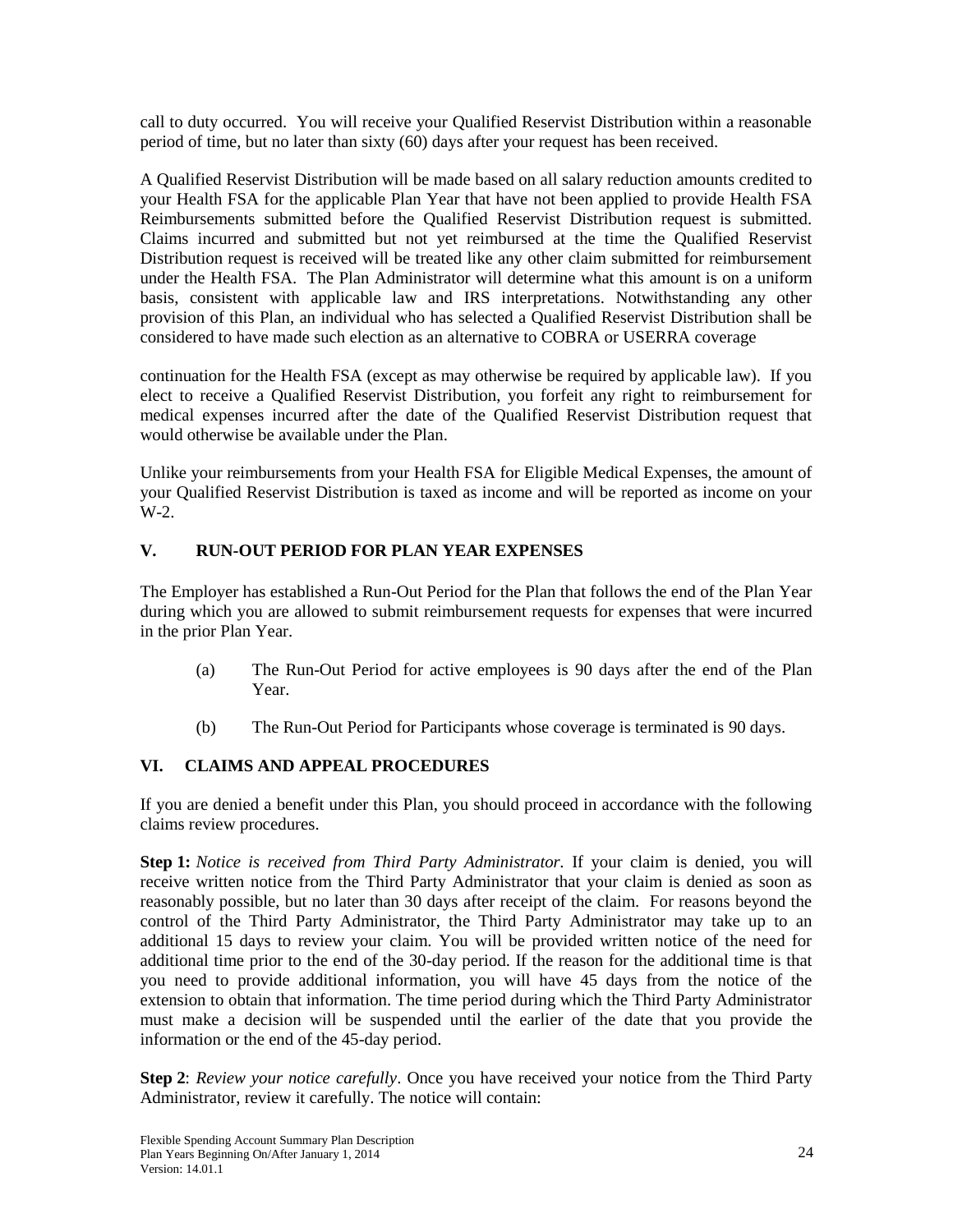- The reason(s) for the denial and the Plan provisions on which the denial is based;
- A description of any additional information necessary for you to perfect your claim, why the information is necessary, and your time limit for submitting the information;
- A description of the Plan's appeal procedures and the time limits applicable to such procedures; and
- A right to request all documentation relevant to your claim.

**Step 3:** *If you disagree with the decision, file an appeal.* If you do not agree with the decision of the Third Party Administrator, you may file a written appeal. You should file your appeal with the Third Party Administrator no later than 180 days after receipt of the notice described in Step 1. You should submit all information identified in the notice of denial as necessary to perfect your claim and any additional information that you believe would support your claim.

**Step 4:** *Notice of Denial is received from claims reviewer.* If the claim is again denied, you will be notified in writing no later than 30 days after receipt of the appeal by the Third Party Administrator.

**Step 5:** *Review your notice carefully.* You should take the same action that you take in Step 2 described above. The notice will contain the same type of information that is provided in the first notice of denial provided by the Third Party Administrator.

**Step 6:** *If you still disagree with the Third Party Administrator's decision, file a 2nd Level Appeal with the Plan Administrator.* If you still do not agree with the Third Party Administrator's decision, you may file a written appeal with the Plan Administrator within 60 days after receiving the first level appeal denial notice from the Third Party Administrator. You should gather any additional information that is identified in the notice as necessary to perfect your claim and any other information that you believe would support your claim.

If the Plan Administrator denies your  $2<sup>nd</sup>$  Level Appeal, you will receive notice within 30 days after the Plan Administrator receives your claim. The notice will contain the same type of information that was referenced in Step 1 above.

#### **Important Information**

Other important information regarding your appeals:

- Each level of appeal will be independent from the previous level (i.e., the same person(s) or subordinates of the same person(s) involved in a prior level of appeal would not be involved in the appeal).
- On each level of appeal, the claims reviewer will review relevant information that you submit even if it is new information.
- The Plan Administrator is required to give the Participant notice of any internal rules, guidelines, protocols or similar criteria used as a basis for the adverse determination.
- You cannot file suit in federal court until you have exhausted these appeals procedures, however, you have the right to file suit under ERISA Section 502 following an adverse appeal decision.
- Each Participant has the right to request and obtain documents, records and other information as it pertains to their Benefit Plan(s).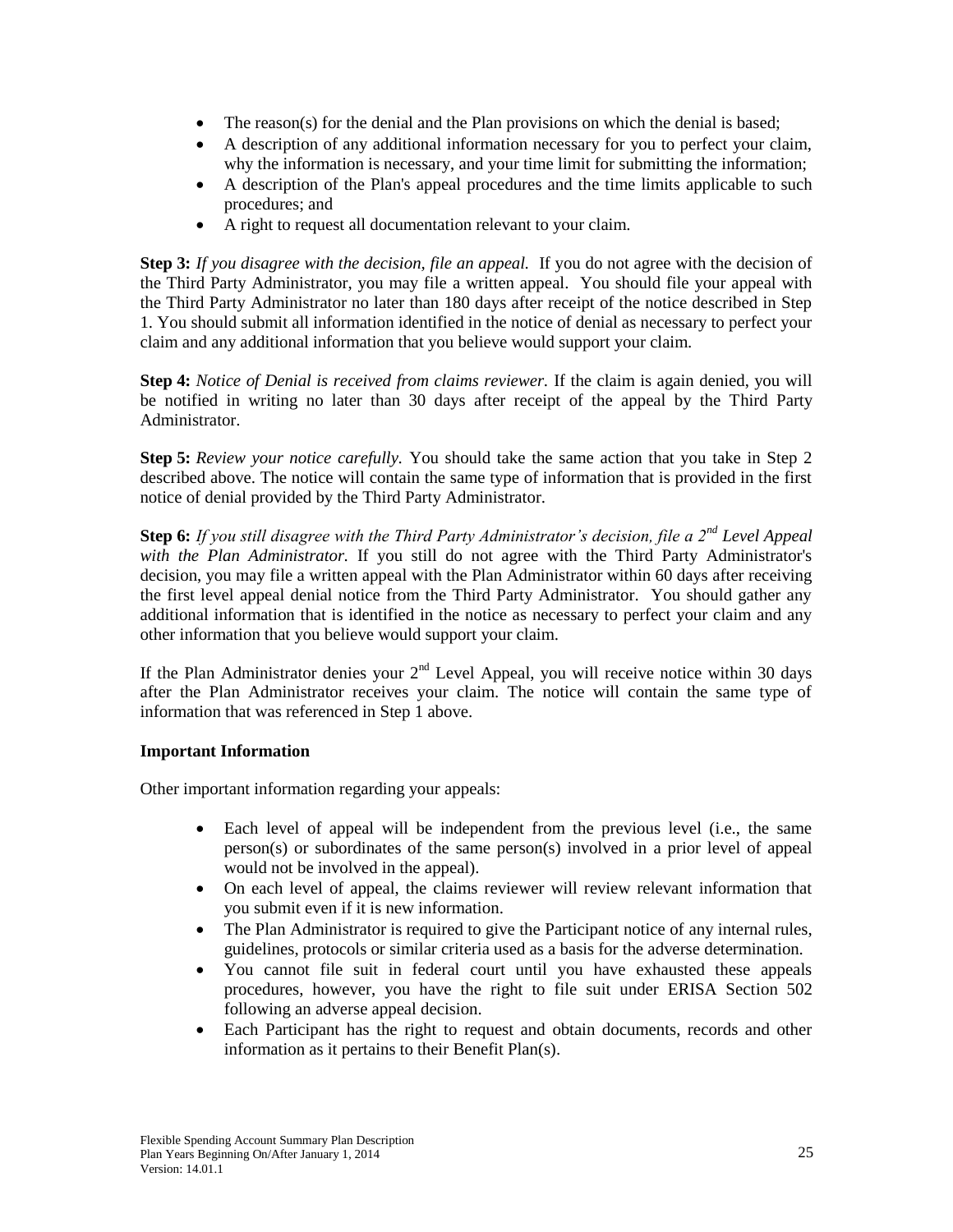### **VII. GRACE PERIOD**

The Employer has established a Grace Period for the Plan that follows the end of the Plan Year during which any amounts unused at the end of the Plan Year may be used to reimburse Eligible Expenses incurred during the Grace Period.

The Grace Period will begin on the first day of the next Plan Year and will end 3/15/2015 (not to exceed two (2) months and fifteen (15) days later)]. For example, for a calendar year plan with a Grace Period of two and a half months, if the Plan Year ends December 31, 2013, the Grace Period begins January 1, 2014 and ends March 15, 2014.

In order to take advantage of the Grace Period, you must be:

- A Participant in the Health FSA and/or Dependent Care FSA (as applicable) on the last day of the Plan Year to which the Grace Period relates, or
- (for Health FSA only) A Qualified Beneficiary who is receiving COBRA coverage under the Health FSA on the last day of the Plan Year to which the Grace Period relates.

Expenses incurred during a Grace Period must be submitted before the end of the Run-Out Period described in this SPD. This is the same Run-Out Period for expenses incurred during the Plan Year to which the Grace Period relates. Any unused amounts from the end of a Plan Year to which the Grace Period relates that are not used to reimburse eligible expenses incurred either during the Plan Year to which the Grace Period relates or during the Grace Period will be forfeited if not submitted for reimbursement before the end of the Run-Out Period. The Employer may establish procedures whereby reimbursement for expenses incurred during the Grace Period (to the extent submitted before the end of the Run-Out Period applicable to the prior Plan Year) are reprocessed so that you are able to maximize your annual election amount for the current Plan Year. The procedures will be uniform and nondiscriminatory.

# **VIII. CARRYOVER PROVISION**

The Employer has not established a Carryover Provision for the Health FSA that allows amounts unused at the end of the Plan Year (determined as of the last day of the Run-Out Period for that Plan Year) to be used to reimburse Eligible Medical Expenses incurred during the subsequent Plan Year. Under IRS rules, the maximum carryover amount is \$500.

The Employer may choose to transfer any carryover amount from a general purpose Health FSA to a limited purpose Health FSA if doing so would enable a participant to make or receive taxfavored contributions to a Health Savings Account.

#### **IX. ELECTRONIC PAYMENT CARDS**

The Employer does not permit Participants to use an electronic payment card to pay for Eligible Expenses at the point of service. If the Employer permits Participants to use an electronic payment card, the following rules apply.

#### **Electronic Payment Card Terms of Usage**

You may use the electronic payment card to pay for Health FSA expenses.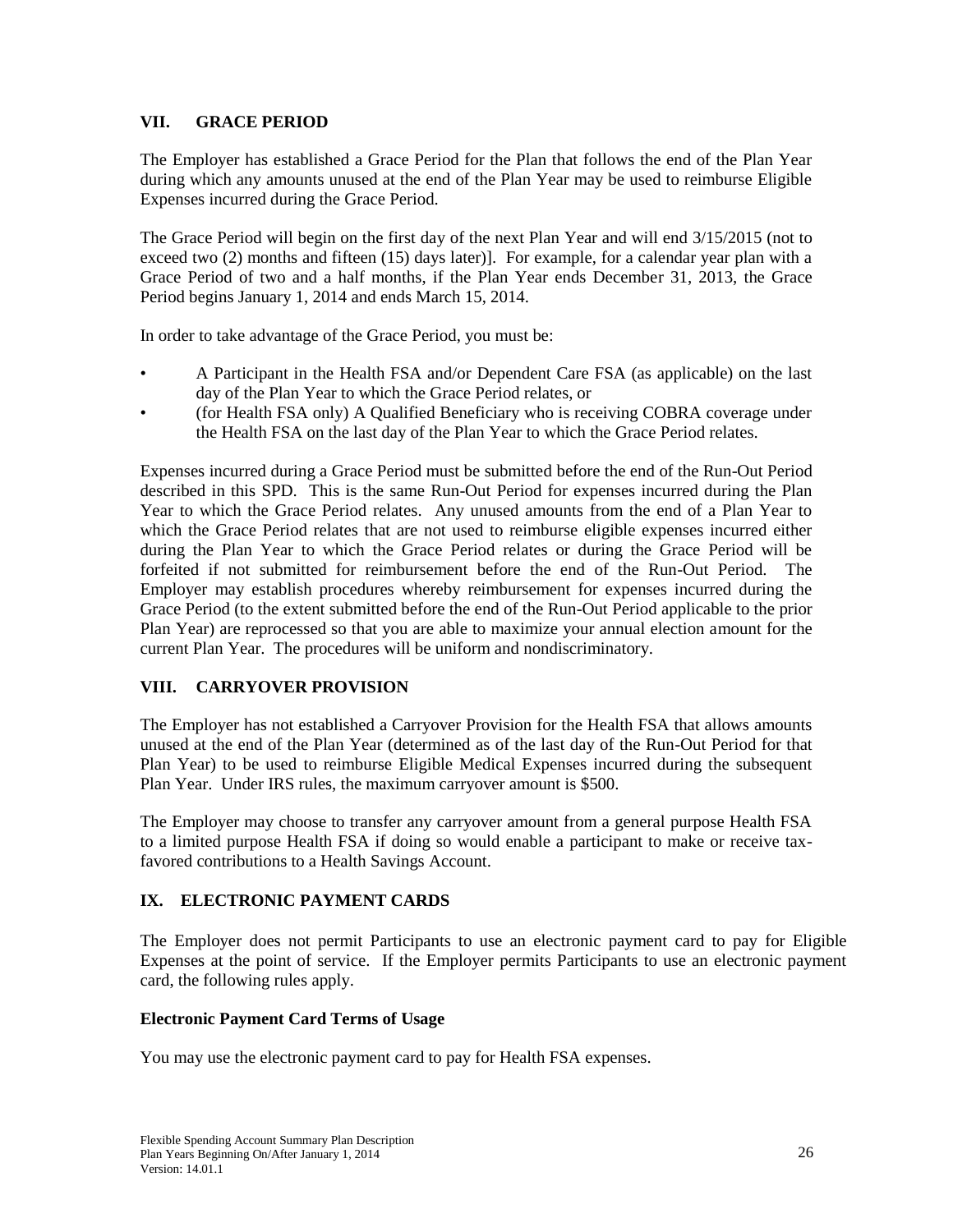You have two reimbursement options under the account(s) identified above. You can complete and submit a written claim for reimbursement ("Traditional Paper Claims"). Alternatively, you may use an electronic payment card ("Electronic Payment Card" or the "Card") provided by the Employer to pay the expense. In order to be eligible for the Electronic Payment Card, you must agree to abide by the terms and conditions of the Electronic Payment Card Program (the "Program") as set forth herein and in the Electronic Payment Cardholder Agreement (the "Cardholder Agreement") including any fees applicable to participate in the program, limitations as to Card usage, the Plan's right to withhold and offset for ineligible claims, etc). The following is a summary of how the Electronic Payment Card option works.

*Electronic Payment Card*: The Electronic Payment Card allows you to pay for Eligible Medical Expenses at the time that you incur the expense. Here is how the Electronic Payment Card works.

(a) *You must make an election to use the Card.* In order to be eligible for the Electronic Payment Card, you must agree to abide by the terms and conditions of the Program as set forth herein and in the Electronic Payment Cardholder Agreement (the "Cardholder Agreement") including any fees applicable to participate in the Program, limitations as to Card usage, the Plan's right to withhold and offset for ineligible claims, etc. A Cardholder Agreement will be provided to you. The Card will be turned off effective the first day of each Plan Year if you do not affirmatively agree to abide by the terms of the Program. The Cardholder Agreement is part of the terms and conditions of your Plan and this SPD.

(b) *The Card will be turned off when employment or coverage terminates.* The Card will be turned off when you terminate employment or coverage under the Plan. You may not use the Card during any applicable COBRA continuation coverage period.

(c) *You must certify proper use of the Card.* As specified in the Cardholder Agreement, you certify during the applicable election period that the amounts in your Health FSA will only be used for Eligible Medical Expenses, that you have not been reimbursed for the expense, and that you will not seek reimbursement for the expense from any other source. Failure to abide by this certification will result in termination of Card use privileges.

(d) *Reimbursement under the Card is limited to certain merchants.* Use of the Card for Eligible Medical Expenses is limited to merchants identified by the Plan Administrator or its designee as an eligible merchant. The Card will be administered in accordance with applicable IRS guidance.

(e) *You swipe the Card at the merchant like you do any other credit or debit card.* When you incur an Eligible Medical Expense at an eligible merchant, such as a co-payment or prescription drug expense, you swipe the Card at the merchant much like you would a typical credit or debit card. The merchant is paid for the expense up to the maximum reimbursement amount available under the Health FSA. Every time you swipe the Card, you certify to the Plan that the expense for which payment under the Health FSA is being made is an Eligible Medical Expense, that you have not been reimbursed from any other source and you will not seek reimbursement from another source.

(f) *You must obtain and retain a receipt/third party statement each time you swipe the Card.* You must obtain a third party statement from the merchant (e.g., receipt or invoice) that includes the following information each time you swipe the Card: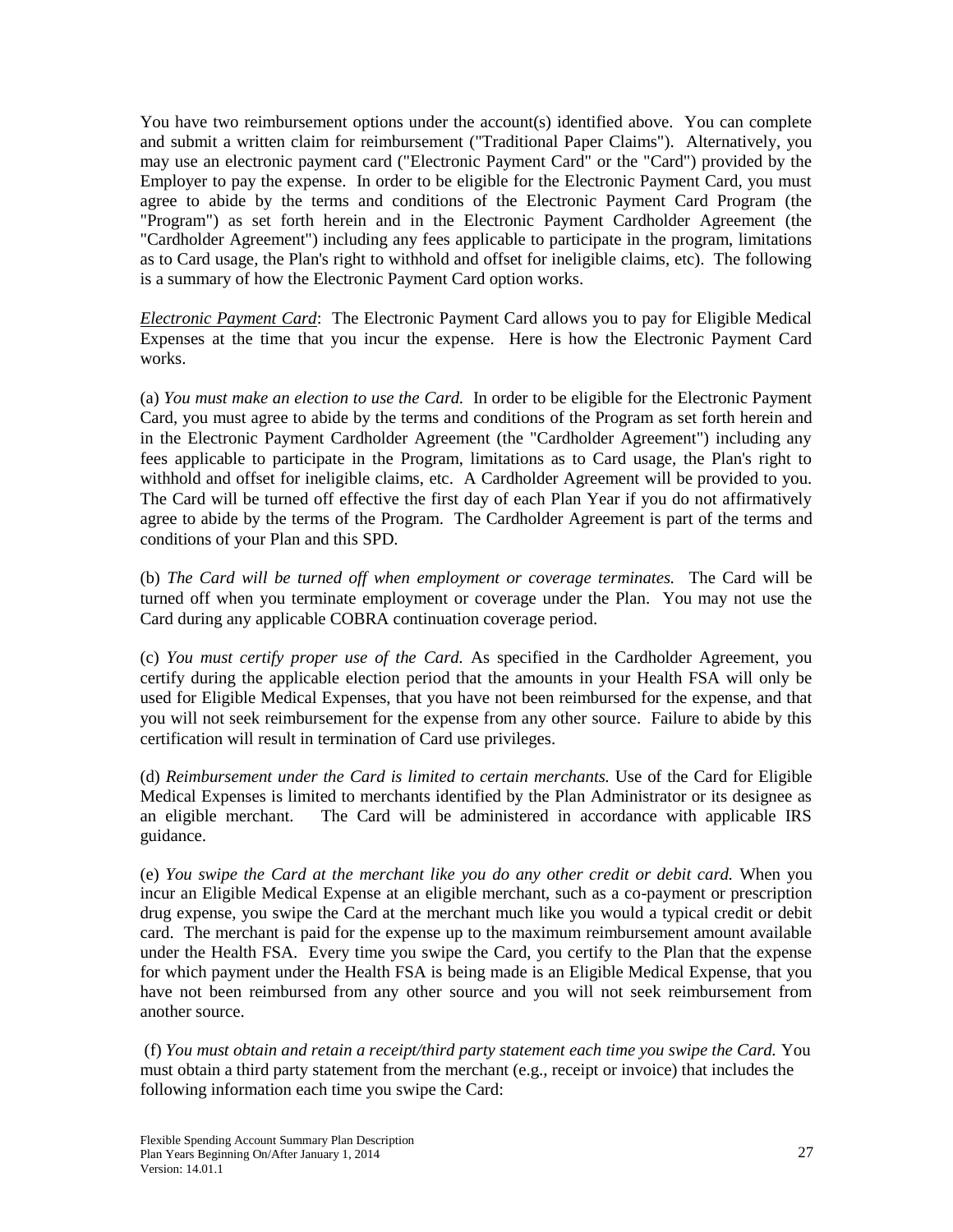- Name of person receiving service;
- $\bullet$  Date service(s) incurred (e.g. the date the prescription was filled, the date a medical procedure was performed. The date an orthodontia adjustment was performed, etc. This is not necessarily the date that the service was paid for.);
- Name of doctor or provider of service(s) (e.g. the name of the doctor who performed the medical procedure, the store from where the prescription or overthe-counter item was purchased). If the expense is for an over-the-counter drug or medicine (other than insulin), a copy of the prescription must be provided or, alternatively, you may submit a receipt from the pharmacy with the RX number and;
- Nature of expense (e.g., what type of service or treatment was provided); and
- The amount of the expense.

You should retain this receipt for one year following the close of the Plan Year in which the expense is incurred. Even though payment is made under the Card arrangement, a written third party statement is generally required to be submitted (except as otherwise set forth in the applicable law and/or related guidance). You will receive a letter from the Third Party Administrator that a third party statement is needed. You must provide the third party statement to the Third Party Administrator within 45 days (or such longer period provided in the letter from

the Third Party Administrator) of the request. In accordance with applicable guidance, there may be situations in which the Third Party Administrator does not ask for substantiation related to a Card swipe.

#### *Special Rules for Use of Cards to Purchase Over-the-Counter Drugs or Medicines*

If you purchase an over-the-counter drug or medicine with your Card from a merchant that utilizes the inventory information approval system (IIAS) or a vendor that utilizes a merchant code, you must provide the prescription for the drug or medicine to the pharmacist prior to purchase.

If you purchase an over-the-counter drug or medicine with your Card from a merchant that does not utilize the IIAS, you may be required to present to the Third Party Administrator:

- a copy of the prescription; or
- a copy of the receipt that has the RX number and the identity of the individual for whom the prescription was issued.

(g) *You must pay back any improperly paid claims.* If you are unable to provide adequate or timely substantiation as requested by the Third Party Administrator, you must repay the Plan for the unsubstantiated expense. The deadline for repaying the Plan is set forth in the Cardholder Agreement. If you do not repay the Plan within the applicable time period, the Card will be turned off and an amount equal to the unsubstantiated expense will be offset against future Eligible Medical Expenses. If no claims are submitted prior to the date you terminate coverage in the Plan, or claims are submitted but they are not sufficient to cover the unsubstantiated expense amount, then the amount may be withheld from your pay (as specified in the Cardholder